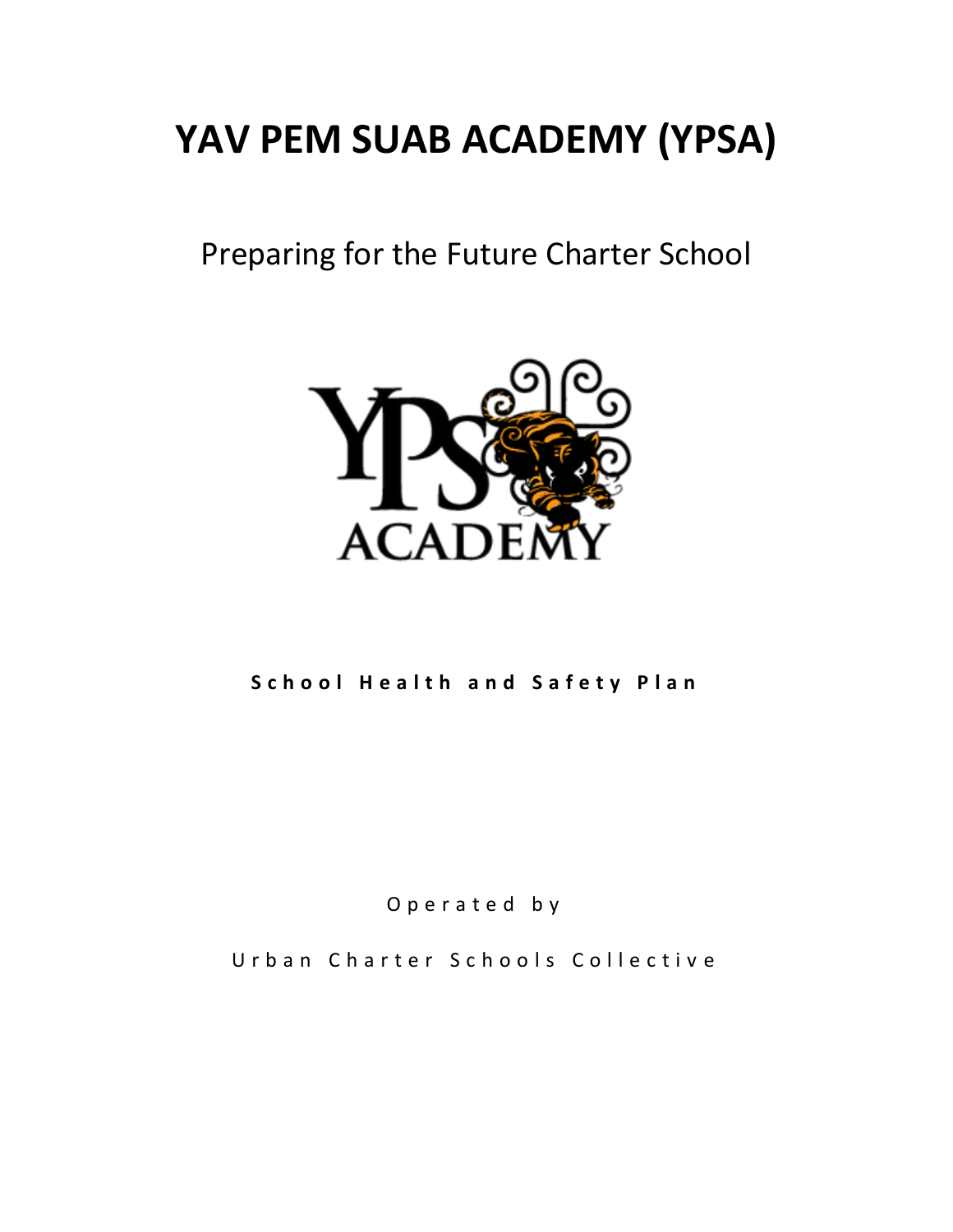## **HEALTH AND SAFETY POLICIES**

## **Table of Contents**

**1. School Health ...........................................................................................1**

- a. Blood Borne Pathogens
- b. School Based Health Screening
	- i. Immunizations
	- ii. Vision and Hearing
	- iii. CHDP exams
	- iv. Exclusions for communicable diseases
- c. Administration of Medications
- d. CPR and First Aid
- e. Health Related Staff Bulletins
	- i. Guidelines for High Temperatures
	- ii. Guidelines for Air Quality

## **2. School Safety ............................................................................................5**

- a. Natural Disasters and Other Emergencies
	- i. Fire
	- ii. Earthquake/Duck and cover
	- iii. Intruder/Lockdown
	- iv. Bomb Threat
	- v. Flood
	- vi. Shelter-In-Place/Hazards in Air
	- vii. Hazardous Materials/Chemical Spill
	- viii. Local evacuation
		- ix. Remote evacuation
		- x. Reunification

## **3. School Learning Environment ................................................................14**

- i. Disciplined Life and Positive School
- ii. Behavioral Expectations
- iii. Behavior Flow Chart
- iv. Major and Minors Offenses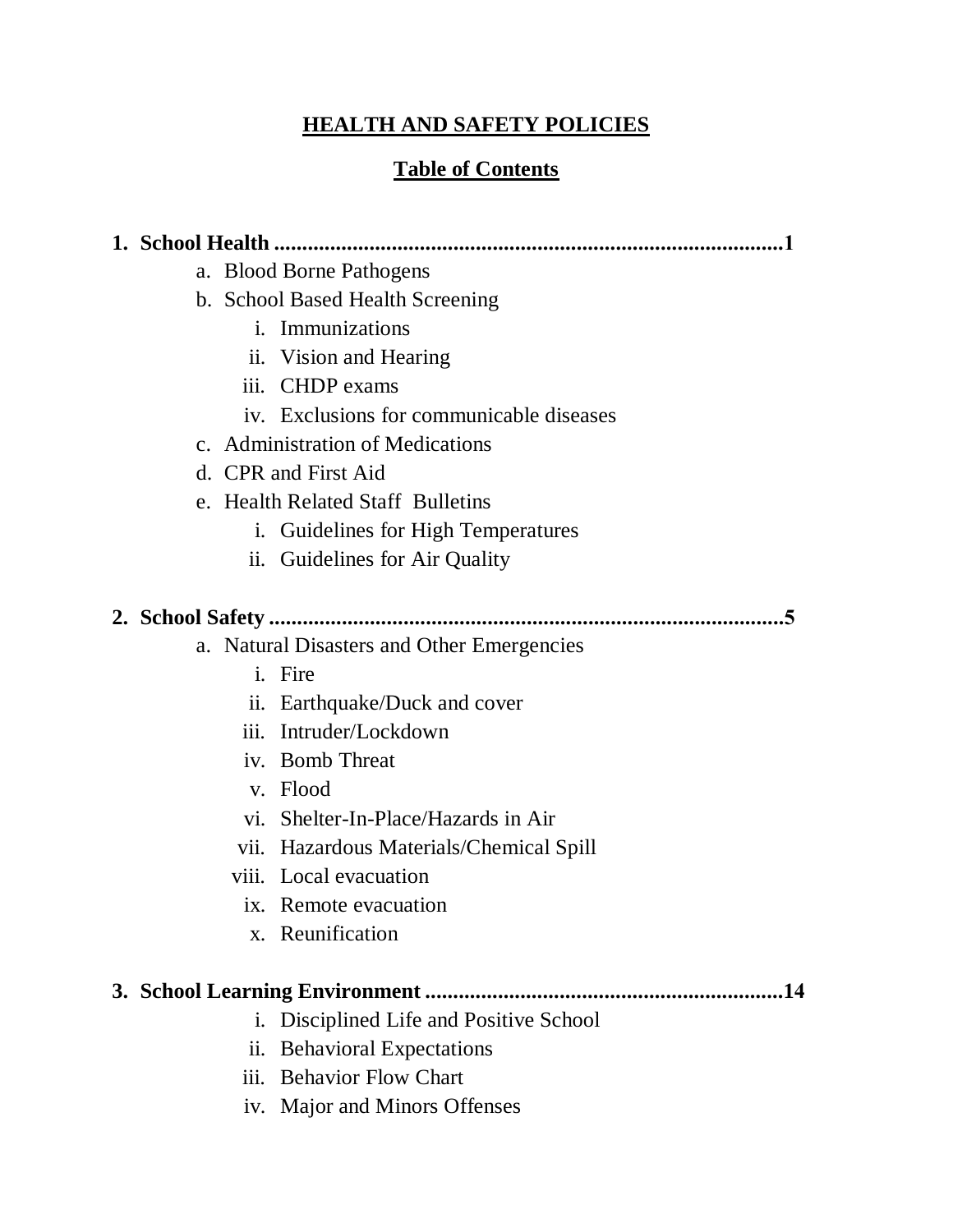- b. Mandated Reporting of Suspected Child Abuse or Neglect
- c. Registration of Visitors and Guests
- d. School Traffic and Bicycles

## **4. School Staff and Volunteer Considerations ............................................23**

- a. Tuberculosis screening for staff and volunteers
- b. Drug, alcohol and tobacco free workplace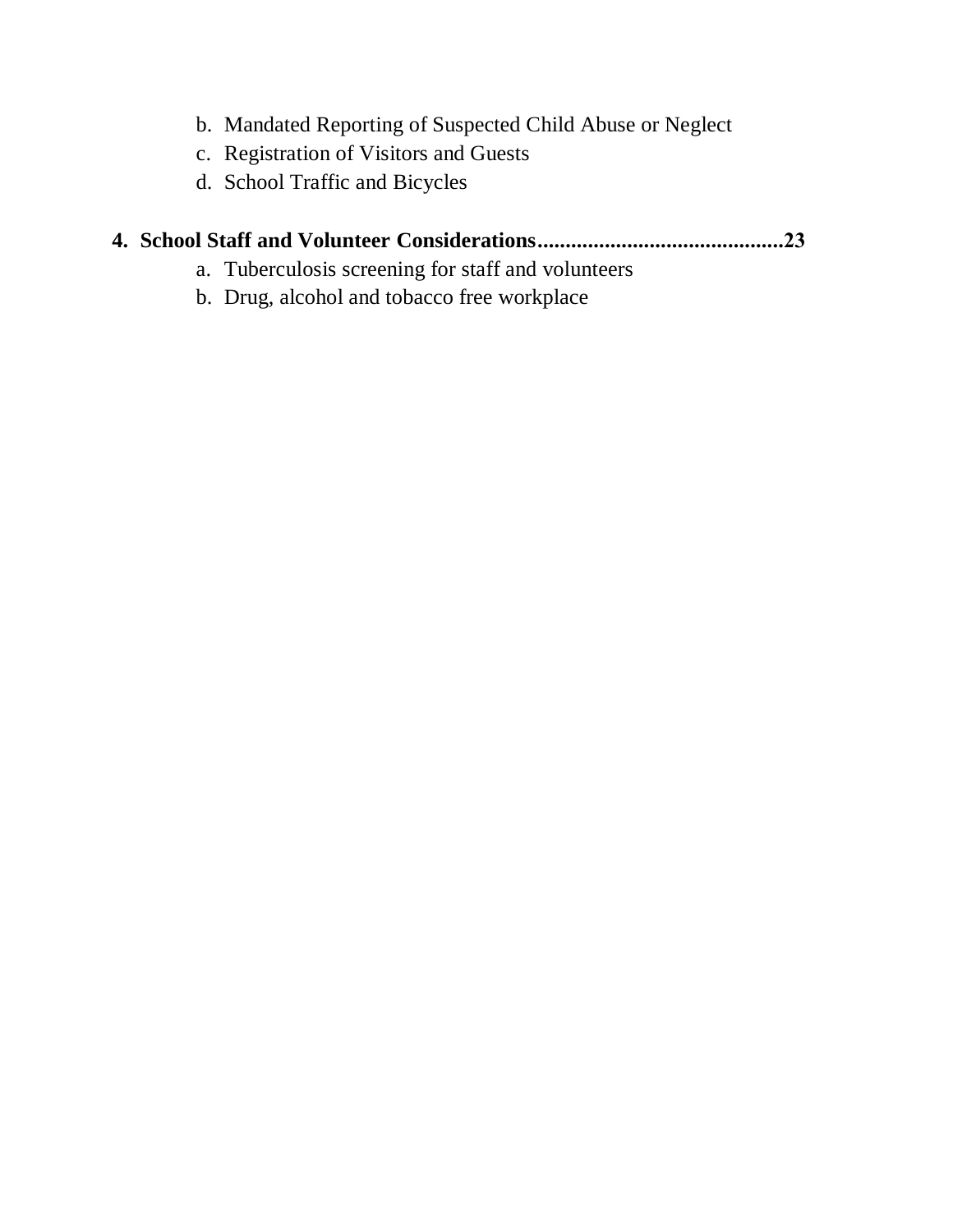#### **SCHOOL HEALTH**

#### **Blood Borne Pathogens**

The Urban Charter Schools Collective will comply with all applicable laws and regulations regarding blood-borne pathogens. The objective of the policy is to provide training for UCSC staff, to protect UCSC staff from the health hazards associated with blood-borne pathogens, and to provide the appropriate treatment and counseling should an employee be exposed to bloodborne pathogens.

In an effort to effectively eliminate or minimize exposure to blood-borne pathogens, staff will observe the practice of "Universal Precautions" to prevent contact with blood and other potentially infectious materials. Staff will be trained in techniques to prevent such contacts. As a result, staff shall treat all human blood and bodily fluids as if they are potentially infectious for HBV, HIV, and other blood-borne pathogens.

In keeping with universal precautions, staff shall use personal protective equipment (gloves) when treating scholar or cleaning surfaces where the potential for exposure to body fluids exists. Gloves are to be discarded in the trash and not re-used, and hands washed. Appropriate disinfectant will be used on surfaces and surfaces allowed to dry prior to staff or scholar use.

If an employee or scholar is exposed to another person's body fluids, wounds and skin sites that have been in contact should be washed with soap and water; mucous membranes should be flushed with water. Immediate evaluation must be performed by a qualified health care professional and a report shall be made by the School Nurse or Principal.

#### **School Based Health Screening**

#### Immunizations

To protect the health of all scholar and staff and to curtail the spread of infectious diseases, the governing board desires to cooperate with state and local health agencies to encourage immunization of all scholar against preventable diseases.

Scholar entering a charter school governed by the Urban Charter Schools Collective shall present an immunization record, which shows at least the month and year of each immunization the scholar has received, in accordance with law. Scholar shall be excluded from the Urban Charter Schools Collective or exempted from immunization requirements only as allowed by law.

Urban Charter Schools Collective understands that there may be difficulty in obtaining required immunizations due to insurance or other factors. To this end, UCSC will allow parents 30 days after receipt of a deficiency notice to obtain the necessary immunizations. Any difficulties in obtaining immunizations should be reported to the School Nurse to assist with community resources.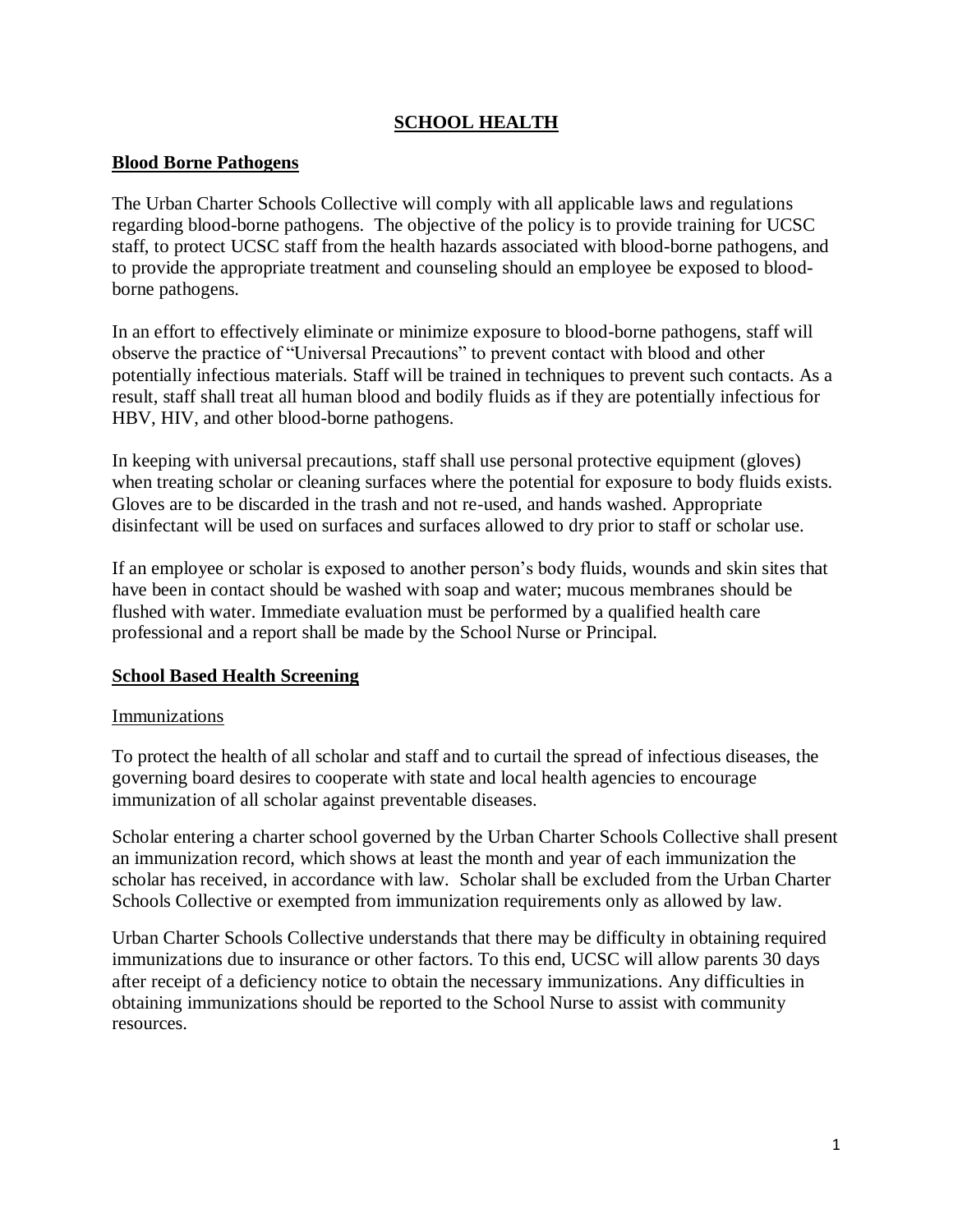#### Vision and Hearing Screening

The governing board recognizes that periodic health screenings of scholar may lead to the detection and treatment of conditions that impact learning. Health screenings also may help in determining whether adaptations of the school program are necessary. UCSC shall notify parents/guardians of the refusal rights of parents/guardians related to health screenings in the school handbook annually.

The School Nurse shall ensure that any staff employed to assist the nurse in screening scholar exercise proper care of each scholar and that screening results remain confidential. Records related to these screenings shall be available only in accordance with law. Any reports made to the State of California or to UCSC regarding the health screenings will not reveal the identity of scholar.

#### CHDP Examinations

On or before the 90<sup>th</sup> day after a scholar's entrance into first grade, all scholar must provide a certificate approved by the California Department of Health Services documenting that within the prior 18 months, the child had received the appropriate health screening and evaluation services as provided by Health & Safety Code section 124040. Alternatively, the scholar must provide a waiver signed by the scholar's parents/guardians indicating that they do not want or are unable to obtain the health screening and evaluation services for their child. If the waiver indicates that the parents/guardians are unable to obtain services for the child, the reasons why should be included in the waiver. If the scholar fails to provide the required documentation, the scholar will be excluded from the School for not more than five days. In limited circumstances, up to five percent of the School's first grade enrollment may obtain exemptions from exclusion if the School contacts the scholar's parents/guardians at least twice before the 90<sup>th</sup> day after entrance to the first grade and they refuse to provide either a certificate or waiver. These exemptions shall only be used in extraordinary circumstances, including, but not limited to, family situations of great dysfunction or disruption, including substance abuse by parents or guardians, child abuse or child neglect.

#### Exclusions for Communicable Diseases

The School Nurse may exclude scholar from school to help prevent the spread of disease within the school population. Exclusions will be based on local county health guidelines, evidencebased practice guidelines, and the judgment of the School Nurse.

#### **Administration of Medications**

The UCSC governing board recognizes that scholar may need to take prescribed or over-thecounter medication during the school day to optimize their health both in and outside school. The school staff is responsible for the administration of medication to scholar attending school during regular school hours, but UCSC recognizes the rights of staff, other than the School Nurse, to choose not to be involved in the administration of medication. If the child is unable to selfadminister, voluntary participation of school staff will be garnered to administer the medication. The School Nurse will identify those staff who are authorized to administer medications.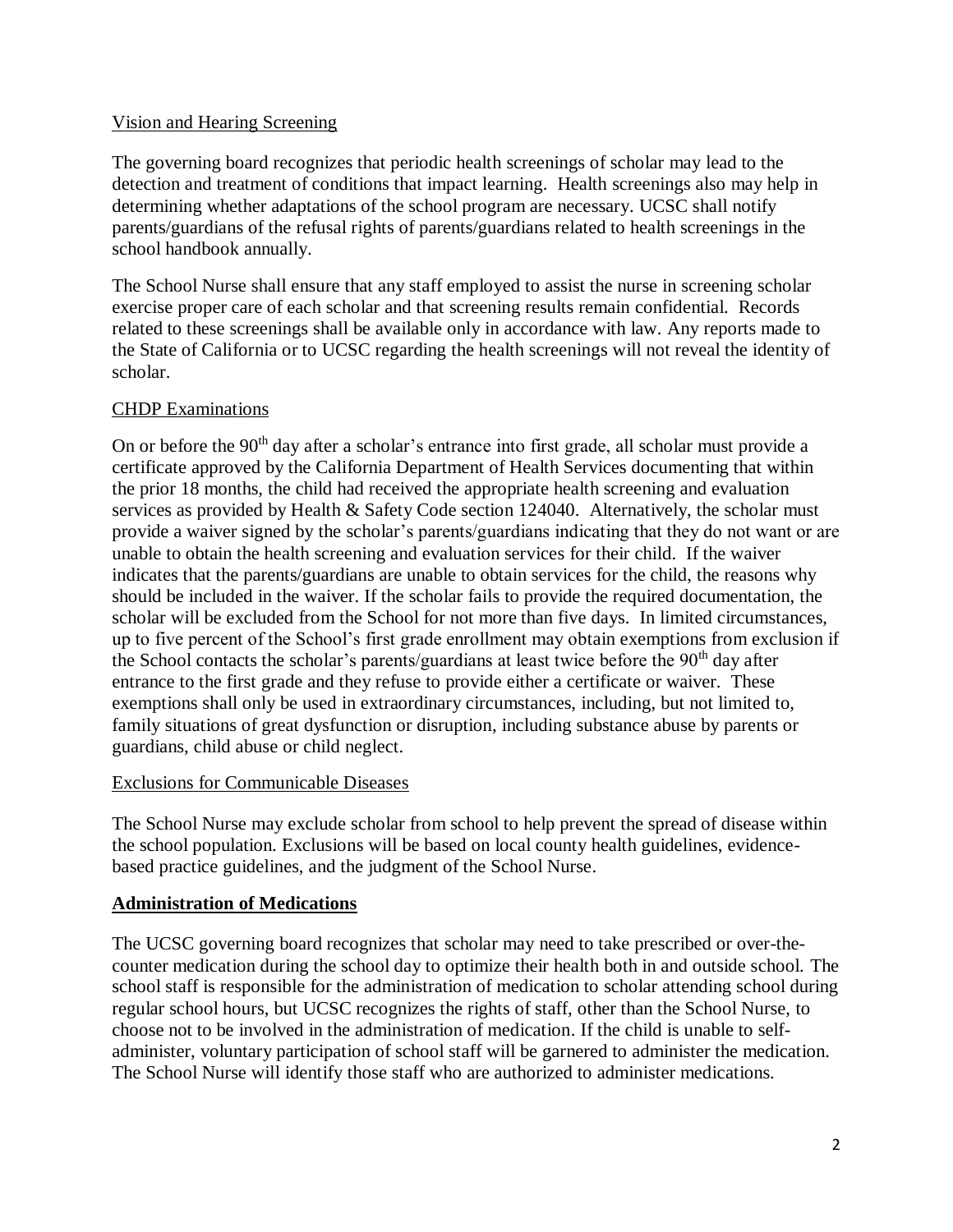Requests for school staff to administer medication during school hours shall be made by completing both the parent and physician portion of the school Medication Administration Form. If the scholar is allowed to self-administer the medication, it must be indicated on the form. The medication will be brought to school by a parent, and shall be in the original container with the original labeling intact.

The School Nurse, or designee, will keep records of medication administered at the school and will keep all medications in a locked cabinet in the health office. The School Nurse will return surplus medication to the parent/guardian upon completion of the regimen or upon leaving the school.

## **CPR and First Aid**

All teachers and administrative staff will be encouraged to become certified in CPR and first aid, and to be re-certified as needed. The School Nurse will provide instruction on the choking rescue procedure (Heimlich maneuver) for all staff members. Every classroom will have a first aid kit containing basic supplies. Basic first aid will be administered by YPSA staff members. When necessary, the appropriate emergency personnel will be called to assist.

The School Nurse will also establish emergency procedures for individual scholar having medical conditions that require an immediate response such as anaphylactic reactions, asthma, seizures and diabetes. The emergency procedures will be communicated to all staff with a need to know and to any person the parents designate.

#### Resuscitation Orders

School employees will be trained and expected to respond to emergency situations without discrimination. If any scholar or staff needs resuscitation due to respiratory and/or cardiac arrest, staff shall make every effort to resuscitate him/her. The UCSC prohibits staff members from accepting or following any parental or medical "do not resuscitate" orders. UCSC staff should not be placed in the position of determining whether such orders should be followed.

#### **Health Related Staff Bulletins**

#### Guidelines for Extreme Temperatures

Scholars and staff may be exposed to very high summer temperatures. Heat-related risk is related to temperature, humidity, wind, UV exposure, exertion and time exposed. Scholars and staff may have additional risk factors due to age (both older and younger), hydration status, medications, underlying medical conditions, and skin pigmentation.

In order to decrease heat-related risk, the following actions will be taken:

- Activities will be held in shade with frequent rests
- Activities will be low exertion
- Scholars and staff will have frequent water breaks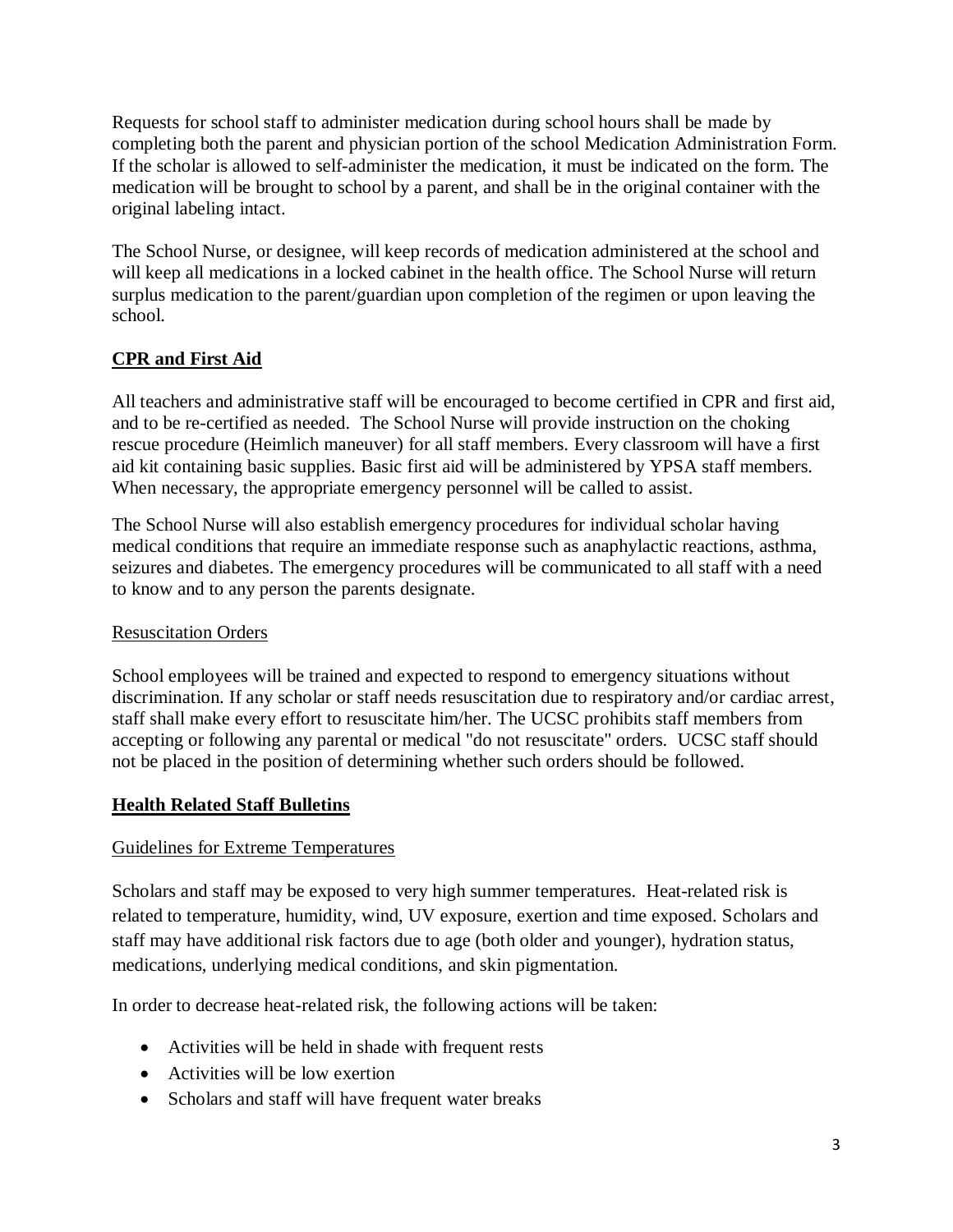Activities will be held indoors if possible

There is no certain formula, but in general, temperatures below 80 degrees pose little risk. Temperatures from 80-100 degrees increase the risk of heat exhaustion, and in temperatures above 100 degrees, heat cramps and heat exhaustion are likely with prolonged exposure, and heatstroke is possible. Staff will be informed of the signs and symptoms of heat cramps, heat exhaustion and heat stroke. **Heatstroke is a medical emergency and we must call 911.** On the days where high temperatures are expected, the School Nurse or Principal may declare an indoor activity day.

#### Guidelines for Air Quality

High temperatures in the area may also contribute to days with poor air quality. The School Nurse will subscribe to local Spare the Air email alerts to advise staff of when activities should be altered for the general school population. "Sensitive Groups" such as those with asthma or other medical conditions, will have the option of less strenuous or indoor activity on days when air quality indices are considered unhealthy for those groups.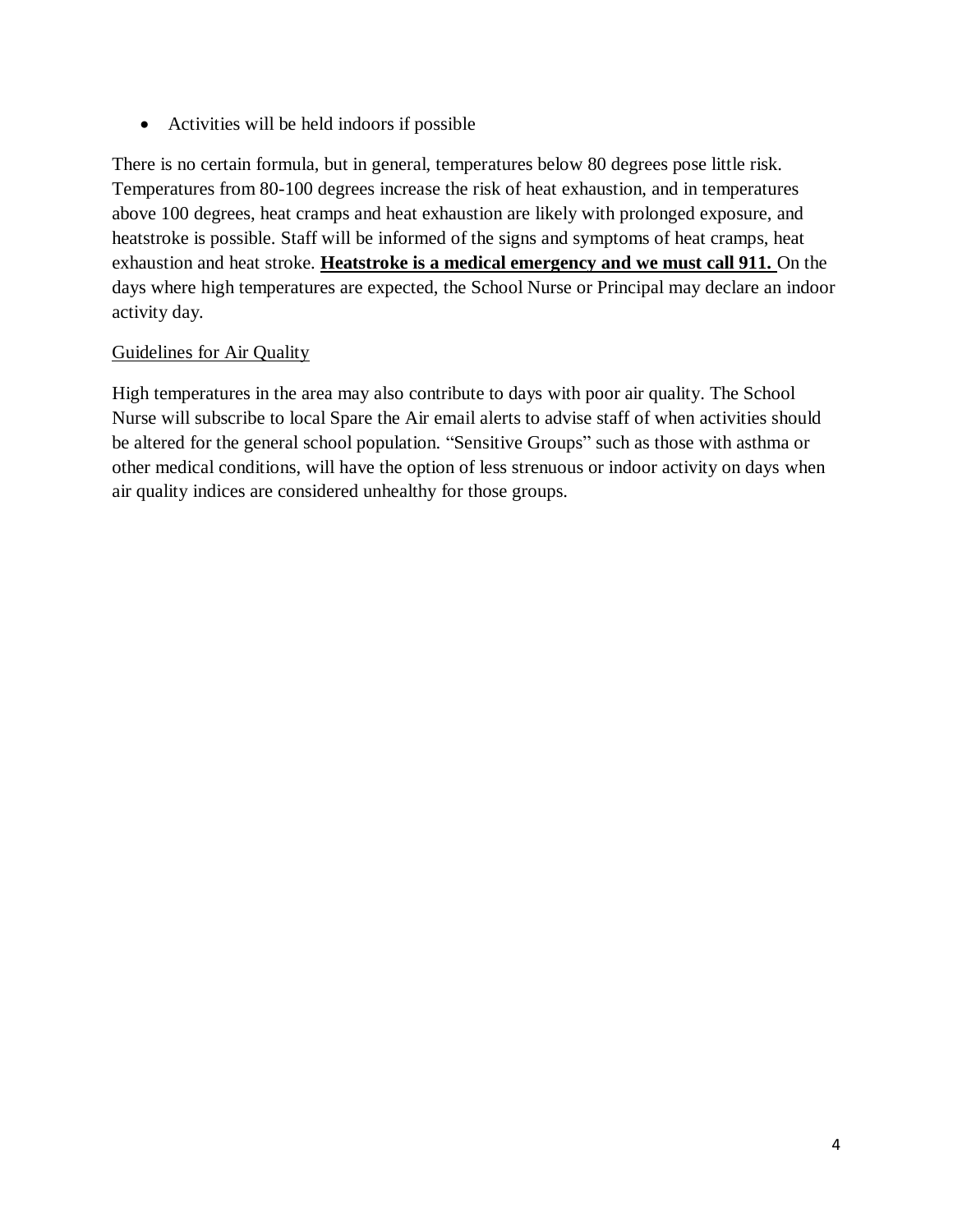#### **SCHOOL SAFETY**

#### **Natural Disasters and Other Emergencies**

The intent of this section is to outline school procedures in the case of an emergency. The objectives of the following plans are to delineate actions to minimize injuries and loss of life, to provide practice opportunities, and to facilitate calm and efficient reunification of scholars with their parents if necessary.

## **Fire**

*Drill Frequency-*monthly, with alternative exit option every quarter. (See Fire Evacuation Map)

*Signal*-"fire alarm, please evacuate the building" repeatedly

## *Drill Procedure*

- On-site evacuation The teacher leaves the room last; all doors should be locked and lights turned off.
- Staff and scholar will assemble at the black top in their designated places per the school evacuation plan map. Roll call will be taken and teachers will hold up a green card if they have all their scholars, a red card if they do not have all their scholars or a yellow of there is an injured in the group.
- Support staff will account for any missing scholars and staff.
- The principal, office manager, school nurse and plant manager will use radios and check areas assigned to them to help ensure everyone has evacuated.
- Upon hearing the "all clear" from the Principal, teachers will lead their scholars back to class

## *Actual Fire*

- Notify fire department (8-911 from a school phone) or pull the alarm activation levers.
- If it is possible to use extinguishers on small fires without endangerment, support staff may do so.
- The School Nurse and Office Manager will take a school first aid kit and reunification materials as outlined in the Reunification Procedures
- All staff should take their cell phones during evacuation if possible. Support staff will take bullhorns and radios.
- Principal will notify all parents of the fire through the use of Connect-Ed using the following script: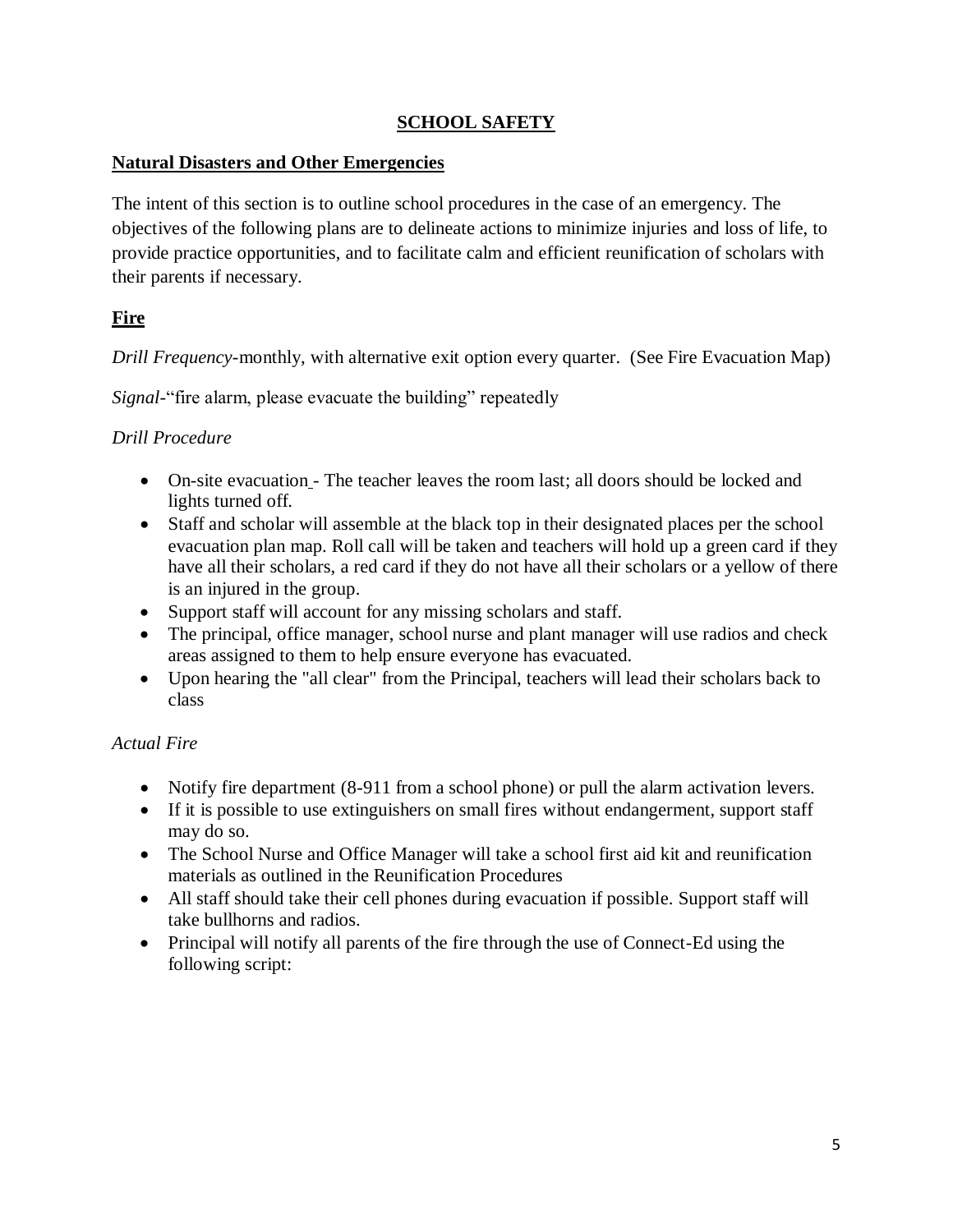#### *Additional considerations*

- Occupants should be trained to use alternate exits. Due to possible blockage of a particular exit, fire drills should purposefully require a rerouting of pupils to another safe exit or walking area.
- Drills should also be conducted at recess and lunch periods as well, to promote safe evacuation during those times.
- In the event of a particularly large fire, or a fire close to the black top area (evacuation area) the Principal, School Nurse, Office Manager, and Plant Manager will direct teachers to appropriate spaces in the park next to the school. See Local Evacuation.
- It should be emphasized that the lives of the scholar and staff are of primary importance. Personal belongings, clothing and school records are only of secondary importance. Staff/scholar should not return to classrooms to retrieve personal belongings that they forgot during a crisis. No one shall return to the classrooms/offices until the "all clear" is sounded.

#### **Earthquake**

#### *Drill frequency-*every three months

*Signal-*intercom system "attention staff and scholars, we have an earthquake, please duck, cover, and hold," repeating two additional times

*Drill procedures* 

- Instruct scholar to get under their desk or a table, and shield their head and face with their arms. If there are no tables/desks, instruct scholar to sit down on the floor away from windows and shelves.
- After a couple of minutes, support staff will activate the fire alarm and evacuate the buildings per our fire drill procedures.
- If you are outside, instruct scholar to move away from utility poles, trees, buildings, and other potential hazards. Move to an open space, form an orderly line, and sit down.

#### *Actual Earthquake*

- There is no warning, but there may be a sharp thud or blast-like shock at the beginning of the quake. The sound and the motion are frightening and can last many seconds. The initial shock is usually the most severe, but aftershocks can be quite strong and continue for some time.
- During post-earthquake evacuation, the School Nurse and Office Manager will take a school first aid kit and reunification materials as outlined in the Reunification Procedures
- All staff should take their cell phones during evacuation if possible. Support staff will take bullhorns and radios.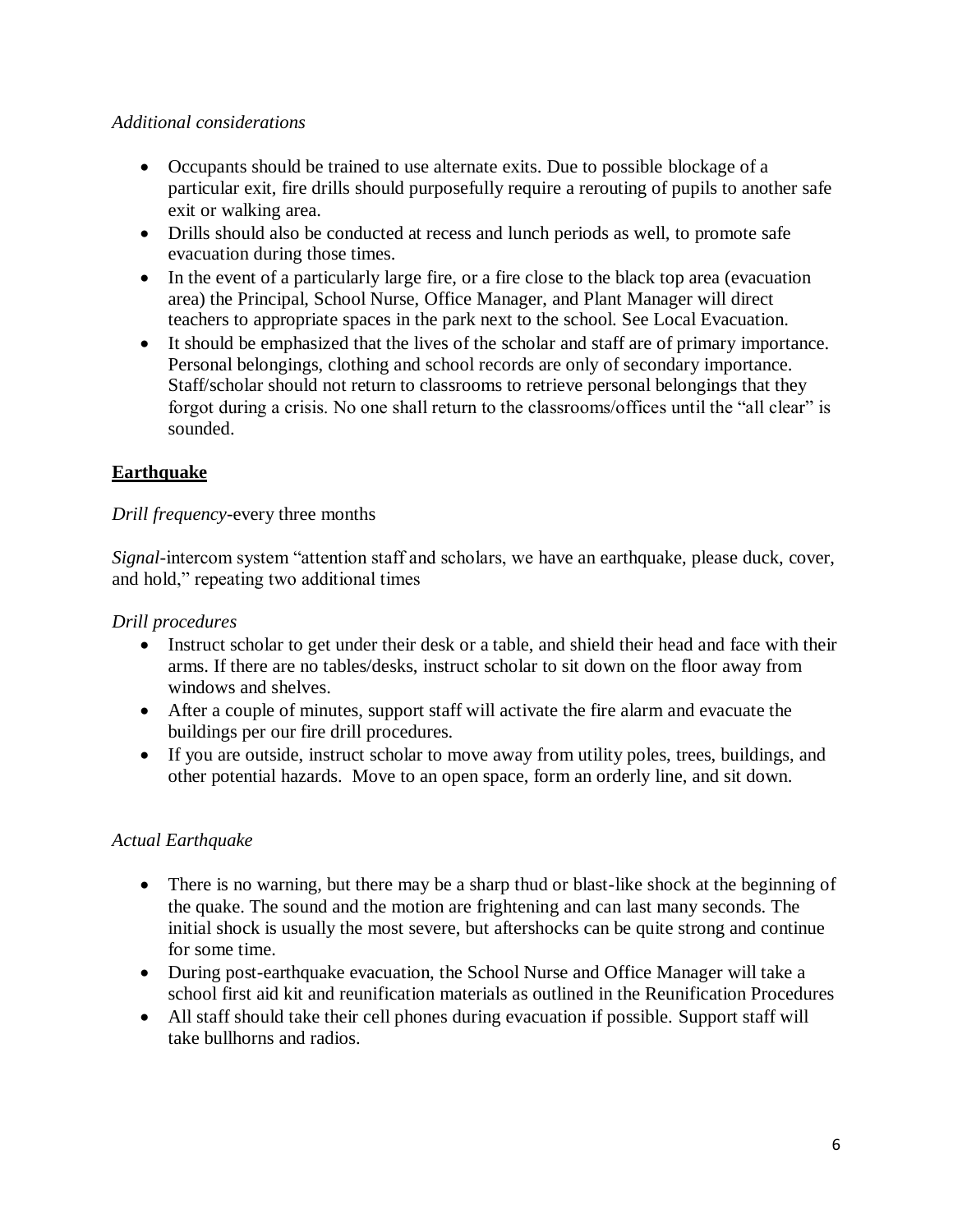## **Lockdown/Intruder during Core Instruction**

*Drill frequency-*every three months

*Signal-*intercom system "attention staff and scholars, we are now in school lockdown" repeating four additional times.

#### *Drill procedures*

- Any scholar outside their classroom will report to the nearest classroom. Teachers will look outside their classroom door to gather **any** outside person to safety.
- Doors and windows will be locked, blinds will be drawn, lights will be turned off, and scholar will move under their desk or a table. If there are no desks or tables, get out of sight as best you can. Teachers will instruct scholar to be calm and quiet so instructions may be heard.
- Teachers will take roll and report to the office via their Outlook email account, directed to the entire YPSA staff. Any missing and/or extra scholar will be reported at that time. If their email is not working, they will call the office. If there are any injuries in the room, they will call the office immediately.
- The support staff will account for 100% of scholar present that day.
- Teachers will wait for further instructions via email, telephone or intercom.
- The Principal will end the lockdown by calling "staff and scholars, we are now off lockdown," repeating two additional times, from the intercom system

## *Actual Lockdown*

- The Principal will notify appropriate public safety personnel that a lockdown is in place if the lockdown is initiated from our site.
- All staff members and scholars will follow all procedures as practiced.
- The Principal will notify all parents through Connect-Ed (automated telephone message system) using the following script:

#### **Initial message:**

Hello families.

This is the principal of School. This message is to inform/update you on an existing situation at our school this morning/afternoon. We are currently in a lockdown mode due to a suspect pursued by the Ventura Police Department near our school. All the children are safe in their classrooms with their teachers at this time. The Ventura Police have secured the perimeter of our school to ensure that our campus is safe. It is best for your children to remain in the safe surroundings of their locked classroom at this time. The Ventura Police Dept. has requested that no one approach the school at this time. Please do not come to School. As soon as the Police give us the go ahead to open the school, we will contact you immediately. We appreciate your support and cooperation as we ensure the safety of your children as our number one priority.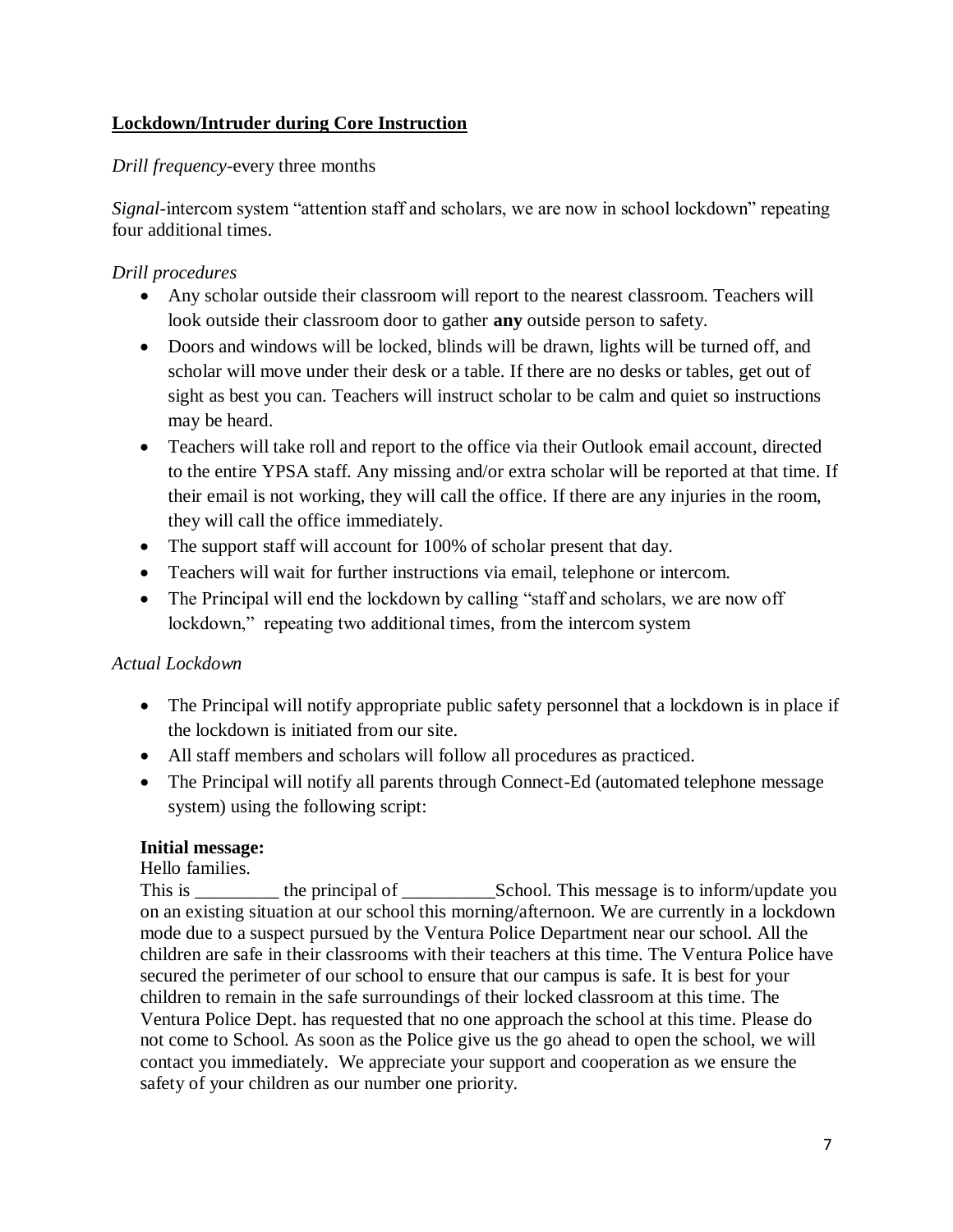## **All clear message:**

This is \_\_\_\_\_\_\_\_\_\_\_\_\_\_\_\_, the principal of \_\_\_\_\_\_\_\_\_\_\_\_\_ School and I am happy to report that the situation with the intruder on campus has been resolved safely and the school is no longer in lockdown. (Add any pertinent details.) Scholar will be released from school at the usual time. We appreciate your support and cooperation as we ensure the safety of your children as our number one priority.

## *Considerations*

- Scholar may be frightened. Please discuss the potential reasons for a lockdown and the feelings they may experience prior to every drill.
- If an actual lockdown is extended, scholar may have to use the bathroom. Though it is not ideal, garbage cans or buckets can be used for this purpose. DO NOT LET ANYONE IN OR OUT OF THE ROOM UNTIL ALL CLEAR IS CALLED.
- Please reinforce with our scholar that if they are outside during a lockdown, proceed to the NEAREST room for safety.

## **Lockdown/Intruder Alert during Enrichment**

All in-door classes will follow the same procedures as listed above under core instruction. All out-door classes will follow the procedures listed below:

## *Drill procedures*

- Teachers will line up scholars in an orderly manner, and walk them to their assigned classroom.
- Doors and windows will be locked, blinds will be drawn, lights will be turned off, and scholar will move under their desk or a table. If there are no desks or tables, get out of sight as best you can. Teachers will instruct scholar to be calm and quiet so instructions may be heard.
- Teachers will take roll and report to the office via their Outlook email account, directed to the entire YPSA staff. Any missing and/or extra scholar will be reported at that time. If their email is not working, they will call the office. If there are any injuries in the room, they will call the office immediately.
- The support staff will account for 100% of scholar present that day.
- Teachers will wait for further instructions via email, telephone or intercom.
- The Principal will end the lockdown by calling "staff and scholars, we are now off lockdown," repeating two additional times, from the intercom system

## **Lockdown/Intruder Alert during Recess**

When a Lockdown is in place, all scholars will line up on their assigned number dot or assigned area. Teachers will pick up scholars from their assigned area and walk them in an orderly manner to the closest classroom. Each teacher will follow the procedures listed below: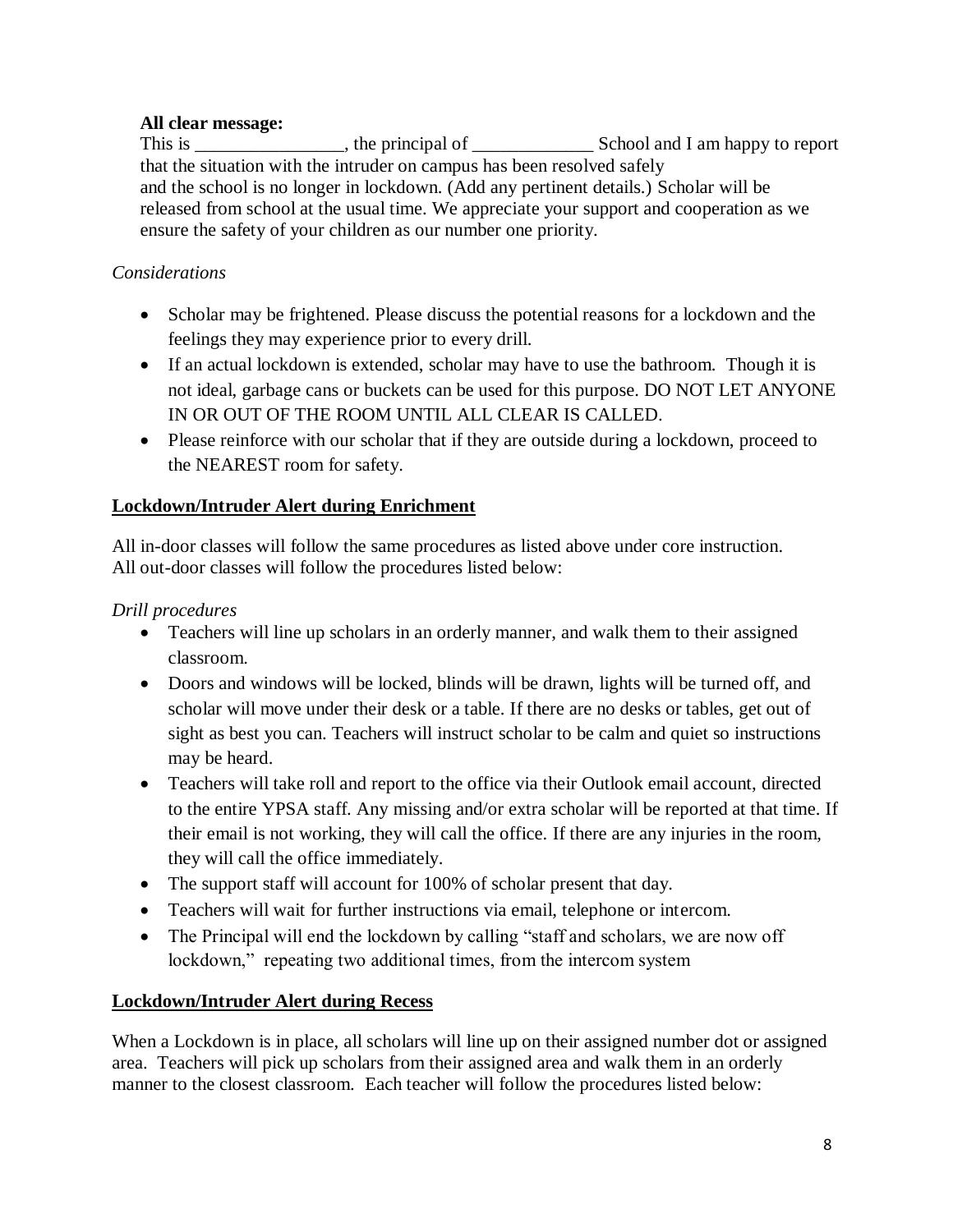## *Drill procedures*

- Doors and windows will be locked, blinds will be drawn, lights will be turned off, and scholar will move under their desk or a table. If there are no desks or tables, get out of sight as best you can. Teachers will instruct scholar to be calm and quiet so instructions may be heard.
- Teachers will take roll and report to the office via their Outlook email account, directed to the entire YPSA staff. Any missing and/or extra scholar will be reported at that time. If their email is not working, they will call the office. If there are any injuries in the room, they will call the office immediately.
- The support staff will account for 100% of scholar present that day.
- Teachers will wait for further instructions via email, telephone or intercom.
- The Principal will end the lockdown by calling "staff and scholars, we are now off lockdown," repeating two additional times, from the intercom system

#### Bomb Threat

*Drill frequency-* every six months (local evacuation)

*Signal-*same as fire alarm, instructions will be given during evacuation

#### *Drill procedures-*

• Follow local evacuation procedures (to the park).

#### *Actual bomb threat*

- The School Principal will communicate with public safety personnel for further instructions, which may include remote evacuation and/or reunification procedures.
- The School Nurse and Office Manager will take a school first aid kit and reunification materials as outlined in the Reunification Procedures
- All staff should take their cell phones during evacuation if possible. Support staff will take bullhorns and radios.

#### Shelter-In-Place/Hazards in Air

- Scholars and Staff will go inside and close all doors and windows. Maximum protection from airborne chemicals will be provided by taping around window frames and doors.
- Ventilation systems will be turned off (heating and air-conditioning, etc.)
- Teachers will take roll and notify front office of absent/injured/additional scholars and staff.
- Everyone will evacuate calmly and quickly **only** after instructed to do so by emergency personnel.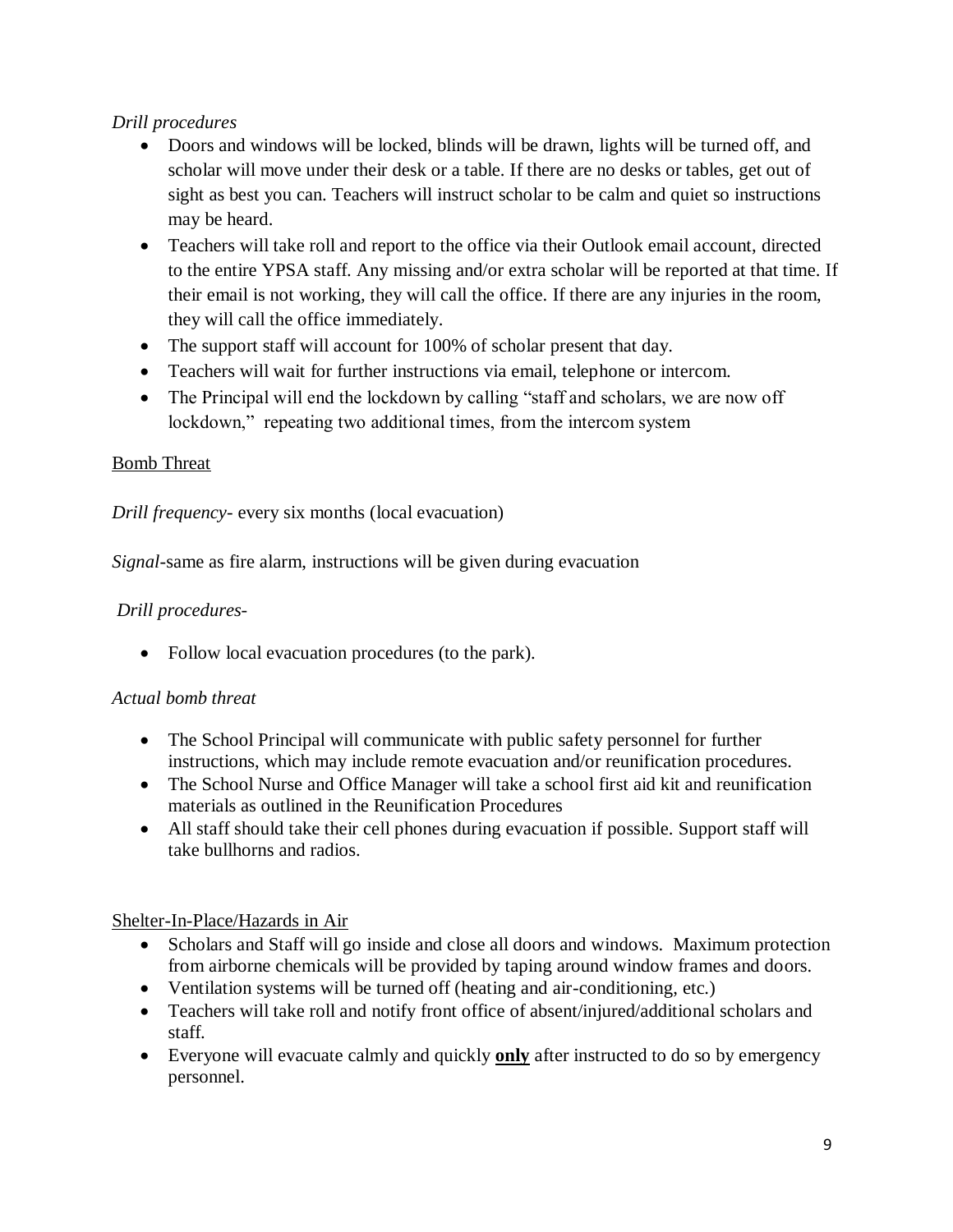#### Hazardous Materials/Chemical Spill

Chemicals spills can occur on or near campus. It can potentially be a life-threatening disaster. Warning from fire/police departments may or may not precede the spill.

- Scholars and staff **WILL NOT** attempt to smell, touch, or taste the material
- The Front office and 9-911 will be contacted immediately.
- Potential hazards will be assessed
- First Aid will be administered as needed
- If spill is limited to ground contamination, area will be barricaded.
- The fire Department will determine whether or not the scholars and staff should evacuate or Shelter-in-place.
- If evacuation is ordered, everyone will evacuate quickly and calmly, away from hazards to minimize exposure to chemicals.
- No one will return to site until directed by authorities.

#### Flood

*Drill frequency-*every six months, table top exercise

#### *Signal*-not applicable

*Drill procedures-*During a monthly all staff meeting, staff will discuss the following procedures

#### *Actual Flood Risk*

• The School will be contacted by SCUSD, city and county public safety personnel if the school is at risk for flooding. Scholar, staff and records may be evacuated per instructions of public safety personnel. Instructions will be given over the intercom and/or school radios.

#### *Actual Levee Break*

- Rapidly rising water may necessitate evacuation to the roof tops of permanent (not portable) buildings. School staff should know the location of the nearest ladder and use the ladders to assist scholar to the roof.
- The School Nurse and Office Manager will take a school first aid kit and reunification materials as outlined in the Reunification Procedures
- All staff should take their cell phones during evacuation if possible. Support staff will take bullhorns and radios.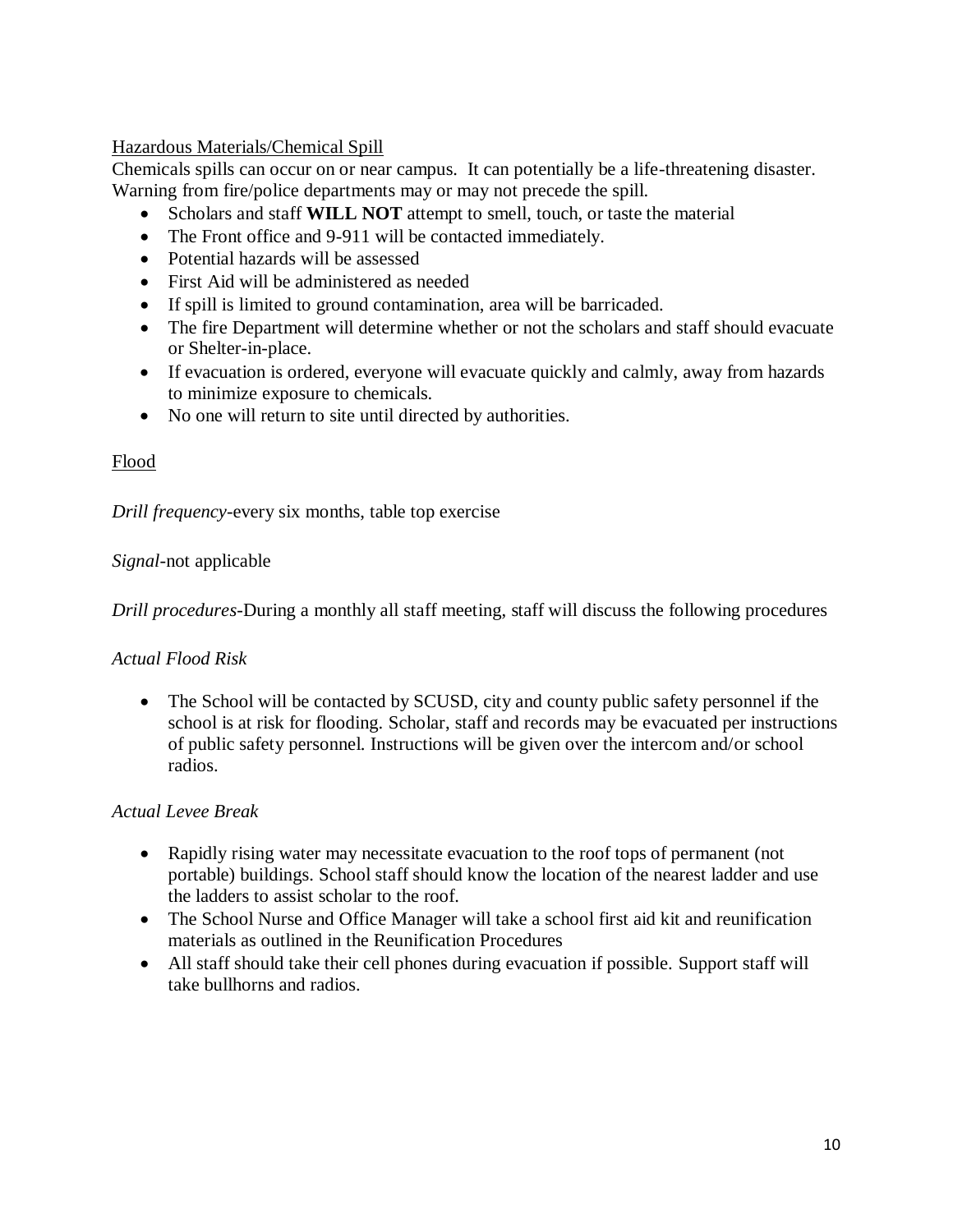#### Local Evacuation (to the park)

*Drill Frequency-*every six months

*Signal-* instructions given during on site evacuation

*Drill procedures*- Staff and scholar will be instructed by school support staff to evacuate to the park at the south of the school. All staff and scholar will walk along the fence line to the southern- most part of the park and upon arrival will take role and report any missing scholar to school support staff.

#### *Actual local evacuation*

- The School Nurse and Office Manager will take a school first aid kit and reunification materials as outlined in the Reunification Procedures
- All staff should take their cell phones during evacuation if possible. Support staff will take bullhorns and radios.

#### Remote Evacuation (to Matsuyama Elementary School)

*Drill frequency-*every six months, table top exercise

#### *Signal-* not applicable

*Drill procedures*-During a monthly all staff meeting, staff will discuss how to evacuate to Matsuyama Elementary during situations such as a bomb threat or large fire.

#### *Actual remote evacuation*

- Staff and scholar will be instructed to evacuate to Matsuyama Elementary. The School Principal will call ahead to Matsuyama to notify the school of our impending arrival.
- The School Nurse and Office Manager will take a school first aid kit and reunification materials as outlined in the Reunification Procedures
- All staff should take their cell phones during evacuation if possible. Support staff will take bullhorns and radios.

#### Reunification

*Drill frequency-*every three months, table top exercise

#### *Signal-*not applicable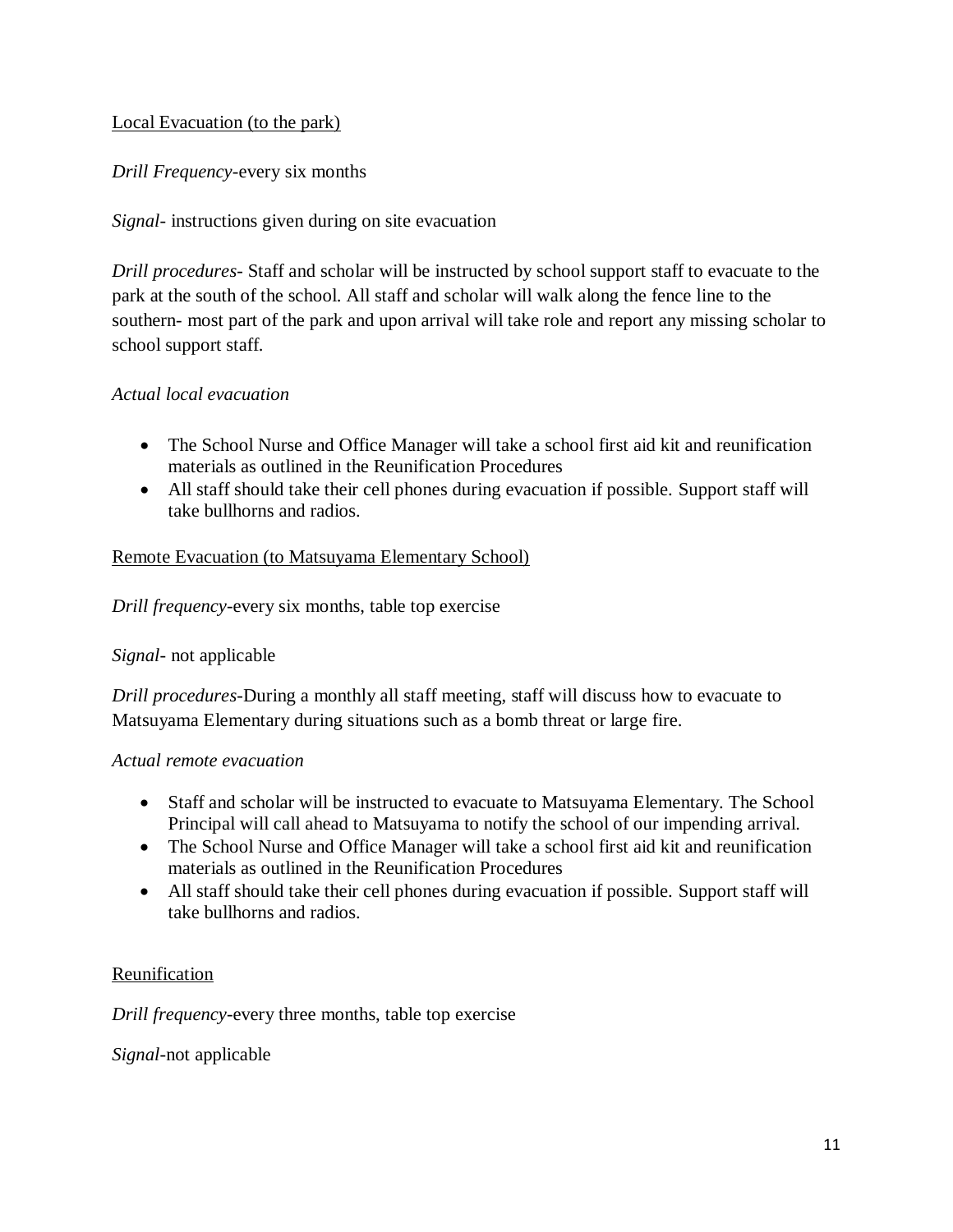*Drill procedures-*During a monthly all staff meeting, staff will discuss the reunification process and staff roles.

## *Actual reunification*

- Scholar and parents may be reunited and leave the evacuation site once it has been approved by school administration. A parent, or other authorized adult, must sign a scholar out of the site.
- School support staff will provide the Reunification materials:
	- o Emergency Cards
	- o Emergency Scholar Release Request forms
	- o Reunion Checkout Log
	- o clipboards, and pens
	- o tables, if possible
- The Principal will assign staff to assist at the Reunion Check Out Site. Team members should not make any statements to the media. Refer all media requests to the Principal.
- Begin the process of reuniting scholar with their parents or an authorized adult (on scholar emergency card).
	- o Distribute Emergency Scholar Release Requests to parents.
	- o Establish a line in order of arrival.
	- o Verify the person requesting to be reunited with a scholar is on that scholar's emergency card.
	- o Request a photo ID from the person and write down the information printed on the ID on the Reunion Check Out Log.
	- o Fill out the time of release of each scholar on the Reunion Check Out Log *before you send for the scholar*.
	- o Send a runner or use a handheld radio to bring the requested scholar to the Reunion Check Out Site.
	- o Confirm the scholar knows the person who is there to pick up the scholar.

## *Considerations*

- There is no emergency form, the adult is not listed on the form, or the adult does not have a picture ID.
	- o Try to establish relationship to the scholar (grandparent, neighbor, etc.)
	- o Attempt to find a staff member to verify the relationship.
	- o Determine why the authorized adult is not picking up the scholar.
	- o Ask the scholar if he or she is willing to go with the adult.
- Another adult arrives to pick up a scholar who has already been released- Refer to the log and give the adult the name of who picked up the scholar, relationship and time of release.
- Scholar is known to be injured or is deceased-take the parent of scholar who is injured or is deceased to a designated area to meet with the Crisis Intervention Counselors.
- Parents are irate or boisterous and demanding answers about their children:
	- o Try to calm the parents and respond to their questions in calm manner.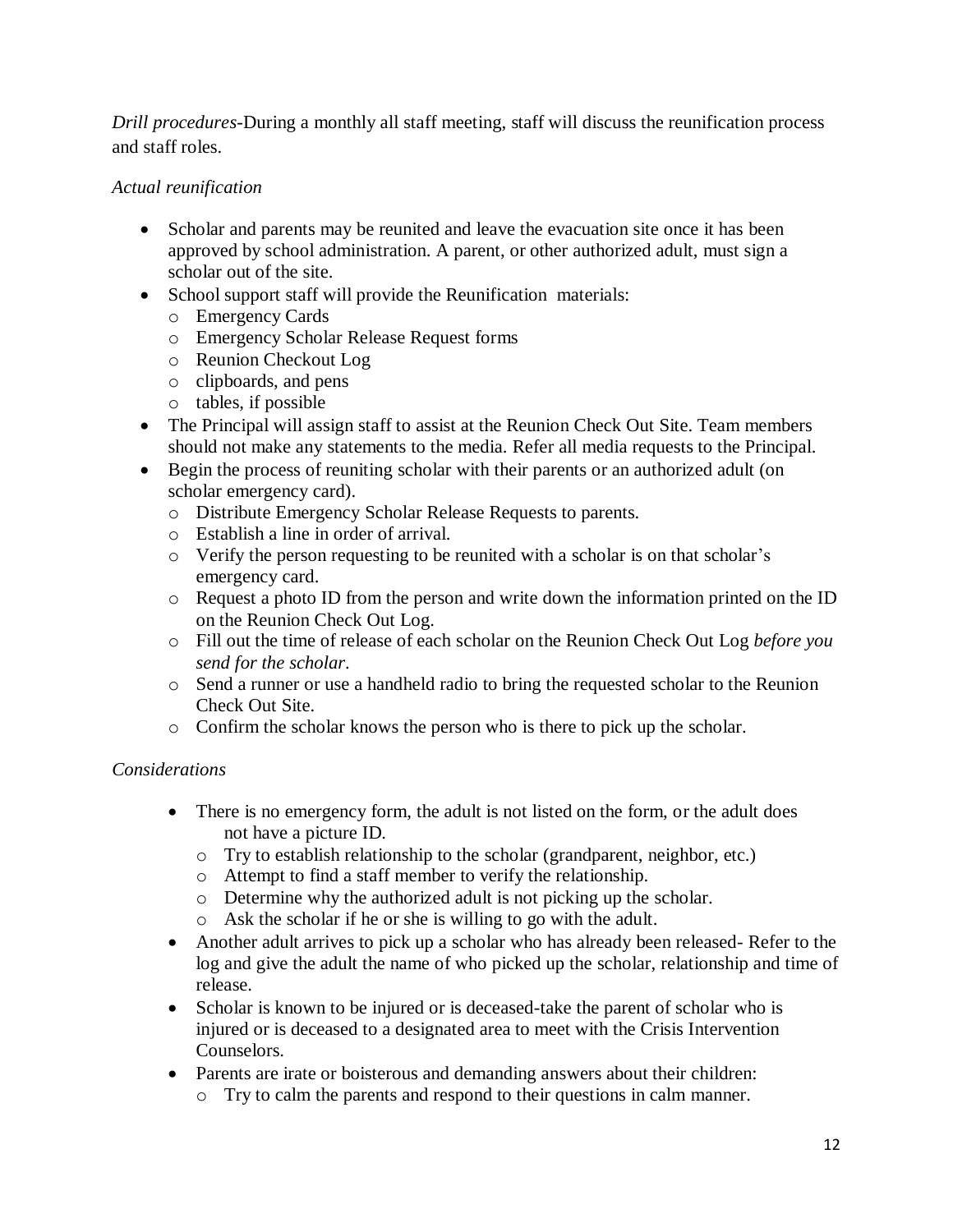- o Explain the procedures for scholar releases by referring to the procedures
- o Refer them to the Principal if unable to calm them
- o Ask for assistance from the public safety personnel if the person continues to be disruptive.
- If a spouse wants to see a staff member-have them fill out a request and have a runner take it to the Principal. Do not allow the adult to enter the campus as this may cause other adults to become disruptive.
- Ensure radios are out of the hearing range of parents.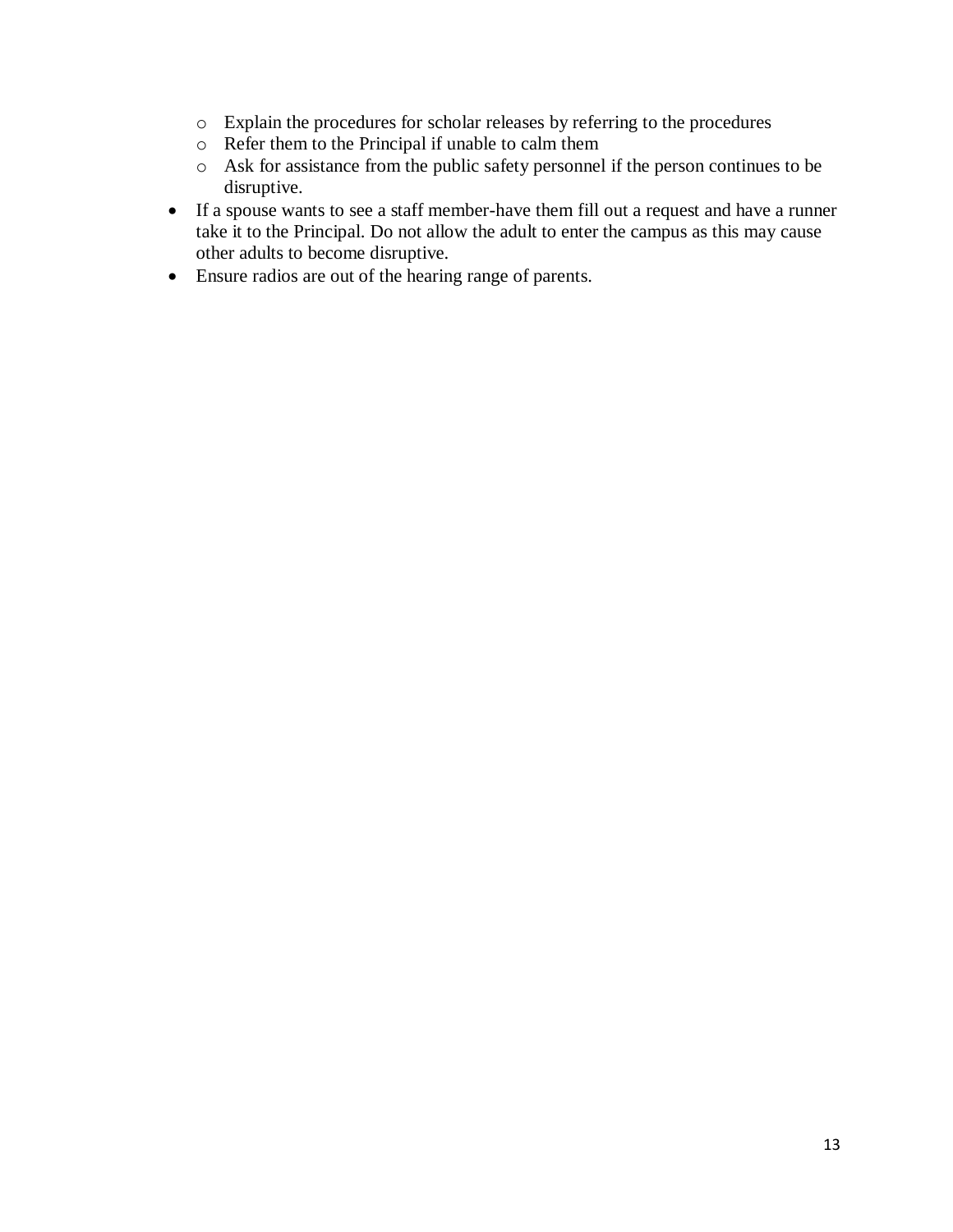#### **School Learning Environment**

#### Disciplined Life and Positive School

"Disciplined Life" refers to empowering scholars to live a safe and productive life through the development of self-discipline in their everyday lives. Yav Pem Suab Academy (YPSA) understands that for scholars to be successful and productive, they have to be disciplined. Scholars must respect themselves, like themselves and be respected by others to succeed in today's world. YPSA seeks to develop programs that teach the following:

- 1. Scholars will be taught to identify areas of their lives important to them, develop goals and learn how to manage time.
- 2. Scholars will be taught Decision Making techniques that positively impact their lives in and outside of school.
- 3. Scholars will be taught to develop habits by repeating productive behaviors and developing flexibility and consistency.
- 4. Scholars will be taught to create boundaries, to maintain focus, to stay on track; and
- 5. Scholars will be taught how to identify support systems that are trustworthy and accountable.

The YPSA school-wide Disciplined Life program will assist scholars in understanding ways to handle their social, behavioral and personal problems positively and productively. These YPSA systems and supports will emphasize preventive and developmental programs and activities that provide scholars with the lifelong guidelines and related life skills needed to deal with problems before they worsen and to enhance scholars' personal, social, and academic growth.

A "Disciplined Life" is the key to developing a positive school climate. Scholars will be taught and supported in living a Disciplined Life to create an appropriate school climate so teaching and learning occur with little disruption.

Integrated throughout the curriculum will be Lifelong Guidelines and the LIFESKILLS that lead scholars in living a Disciplined Life and experiencing success in all chosen endeavors. Scholars will continually visit these skills as they matriculate from grade to grade through the classroom and various school programs. The following is a chart of those guidelines and skills:

#### Behavioral Expectations

YPSA believes as does Fred Jones and Lee Canter that scholar rules should be simple and clear. There should be very few rules, and they should be posted. Canter goes on to say in his model that stating rules/expectations clearly; applying positive consequences when expectations are met and negative consequences when they are not met; and being assertive rather than passive or hostile are key in managing scholar behavior in a positive and productive way. YPSA believes that Lee Canter's basic rules and expectations will serve as the foundation of its Disciplined Life system.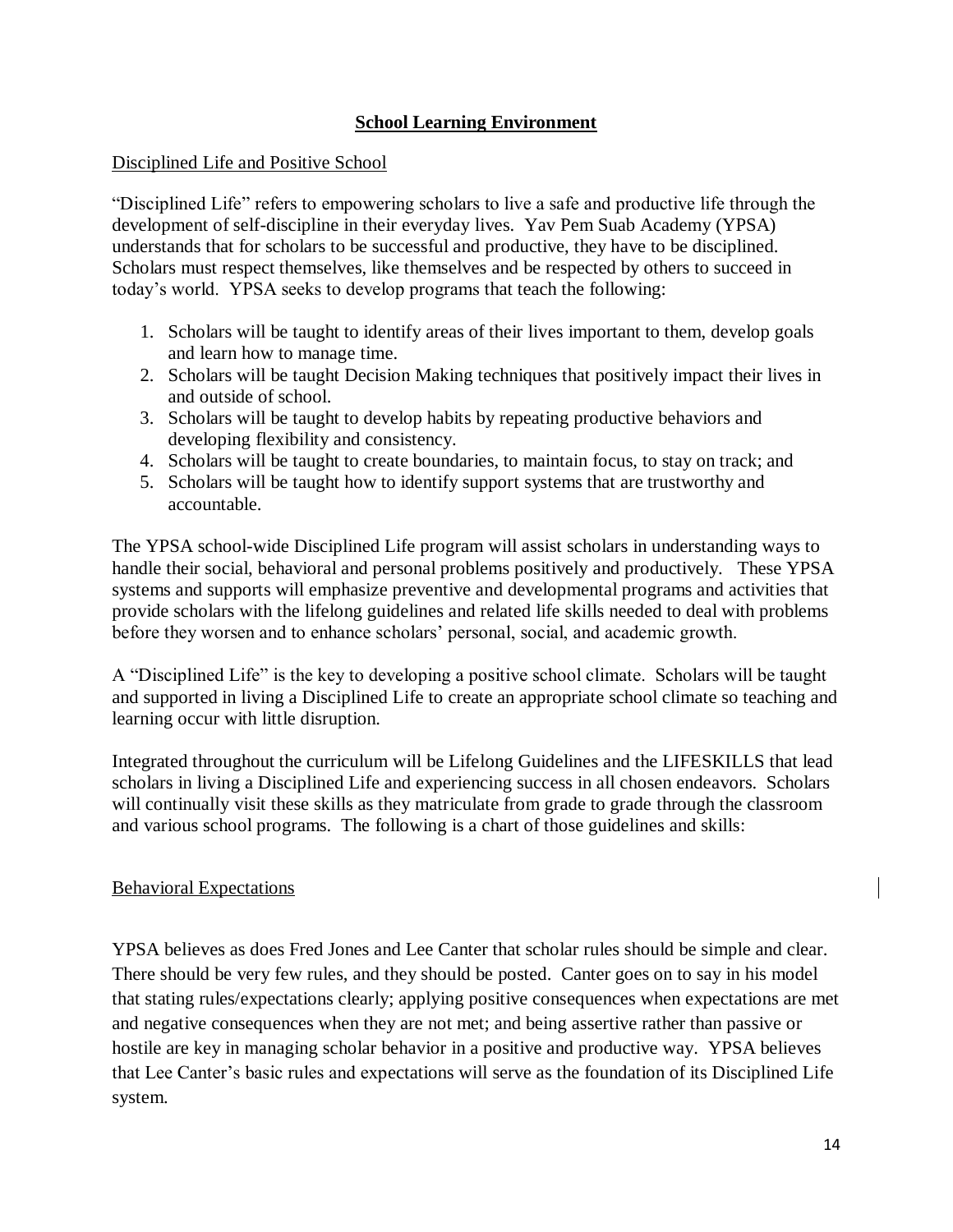- 1. Teachers have basic rights as educators:
	- a. The right to maintain an optimal setting for learning,
	- b. The right to expect appropriate behavior,
	- c. The right to expect help from administration and parents when appropriate.
- 2. Scholars have basic rights as learners:
	- a. The right to have teachers who help them develop by helping them limit selfdestructive and inappropriate behavior,
	- b. The right to have appropriate support from their teachers for their appropriate behavior,
	- c. The right to choose how to behave with advance knowledge of the consequences that will logically and certainly follow.
- 3. These needs/rights and conditions are met by a discipline plan by which the teacher clearly states the expectations, consistently applies the consequences/rewards, and never violates the best interests of the pupils. The classroom expectations are as follows:

|                      | Expectation 1: Teachers have a right to teach,                                              |
|----------------------|---------------------------------------------------------------------------------------------|
| Expectation 2        | Scholars have a right to learn,                                                             |
| Expectation 3:       | Scholars have a right not to be talked about or put down,                                   |
| <b>Expectation 4</b> | Scholars have a right not to be touched or hit by other scholars,                           |
| Expectation 5:       | Scholars will not take or vandalize classroom materials or the<br>personal items of others. |

- 4. Around the campus/yard or cafeteria expectations for scholar behavior are as follows:
	- Expectation 1: Scholars have a right to play in appropriate places using the appropriate game rules, Expectation 2: Scholars have a right to move about campus without being putdown, touched, or hit by other scholars,
	- Expectation 3: Scholars will use all campus facilities in an appropriate manner,
	- Expectation 4: Scholars will be respectful to adults and other scholars at all times,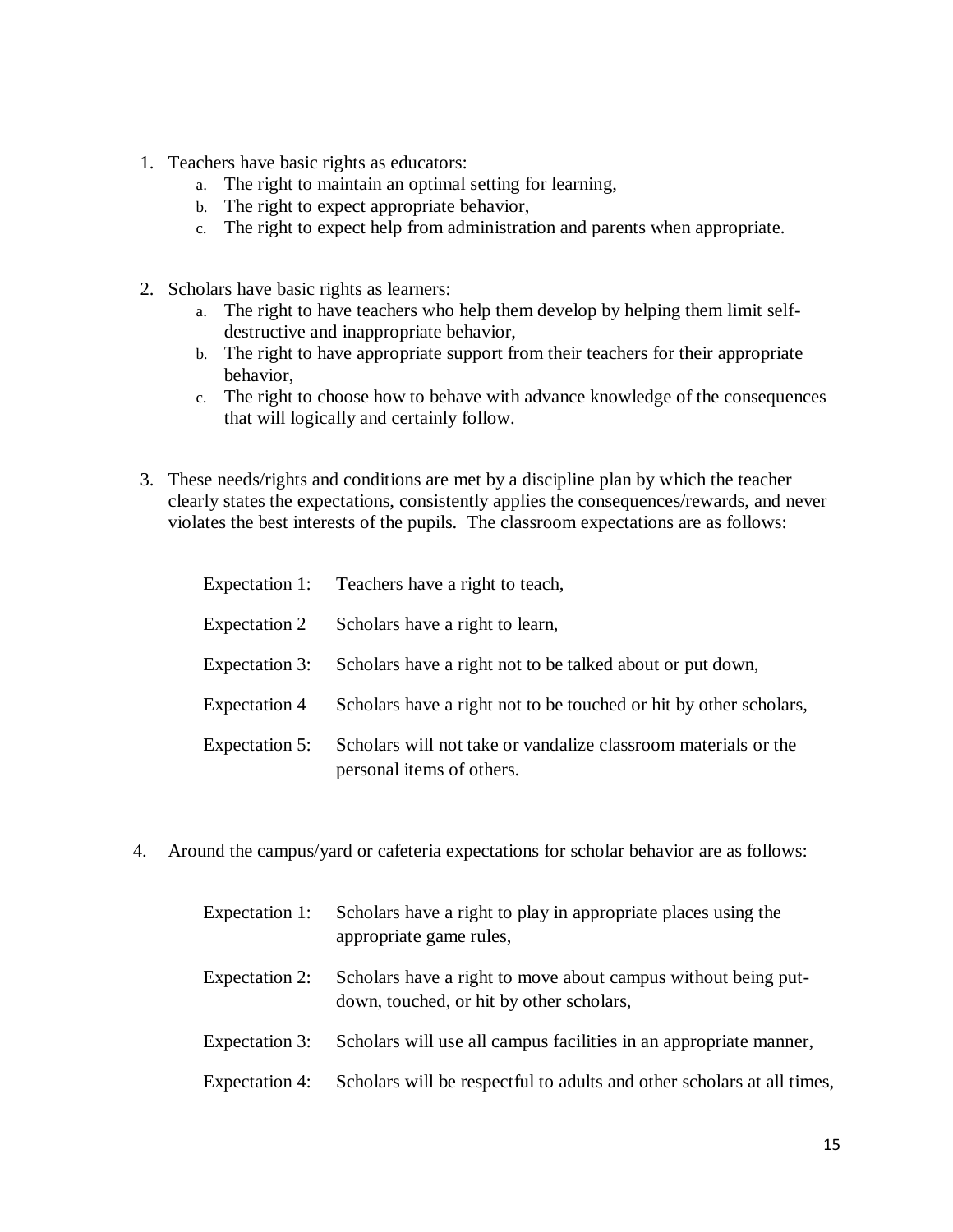Expectation 5: Scholars will use the appropriate voice levels based on where they are and what they are doing.

- Level 1 Voices off,
- Level 2 Inside voice.
- Level 3 Presentation voice.
- Level 4 Outside voice.
- 5. Discipline planning works best when adults clearly state their expectations, consistently applies the consequences/rewards, and never violates the best interests of the pupils. When initiating the classroom plan teachers should do the following:
	- a. Stating and teaching expectations early.
	- b. Persisting in stating expectations and wishes such as, "I need you to ..." and "I like that." ["I messages don't interfere with the pupil's positive self-esteem. "You are no good, why won't you behave," does interfere.]
	- c. Using a clear, calm, firm voice and eye contact.
	- d. Using non-verbal gestures that support the verbal statements.
	- e. Influencing scholar behavior without threats or shouting.
	- f. Practicing the broken record technique [calmly repeating the message every time pupil tries to argue] rather than escalating into an argument

Discipline Flow Chart

The "Discipline Flow Chart" on the following page was developed by the YPSA Staffulty.

Its purpose is to simplify the flow of discipline on the school campus so that scholars, Staffulty and parents can easily understand it. It divides discipline into three levels. The first level is discipline as it relates to the classroom. The second level is discipline as it relates to issues that are unresolved in the first level- discipline that is referred from a teacher or counselor to an administrator. The final level relates to school wide discipline or that discipline that occurs outside of the regular classroom for which the total staff is responsible.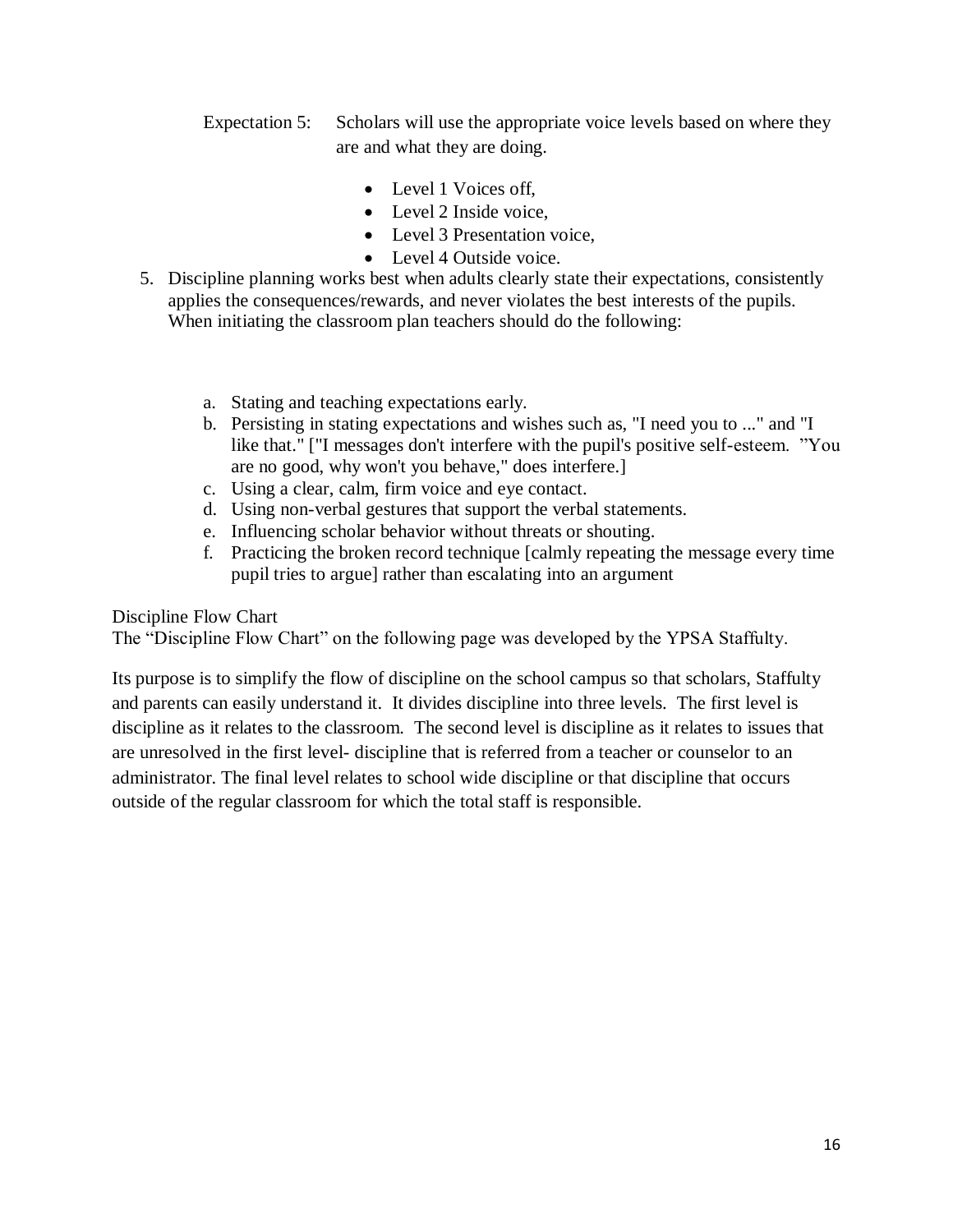#### Yav Pem Suab Academy– Discipline Flow Chart

#### **Level I**

#### **Level II**

#### **Level III**

**Teacher Responsibility**

#### **Scholar Infractions:**

Not following school or campus rules; tardies; truancy; showing disrespect to scholars and teacher; refusal to work; cheating; vulgarity; hitting/pushing/kicking others; and failure to allow teachers to teach and scholars to learn.

#### **Classroom Discipline Procedures**

- 1. Warning/conference and investigate
- 2. Teacher imposed consequences i.e., choices, chances, recess academy/ detention\*, standards, point deductions
- 3. Parent phone call/ joint consequences
- 4. Referral to "**Level II**"
- 5. Other interventions if problem is improving
	- a. Counselor
	- b. Scholar Transfer (must be approved)
	- c. Send scholar to timeout room
	- d. Develop a special contract
	- e. Referral to community agency

Class Suspension\*

6. Restore scholar to regular classroom status

7.

**\***Scholars sent out of class by teacher will be considered **Class Suspended**. (Must call and confirm the parent's receipt of a written letter scheduling a conference within 24 hours). Office will send letter home.

**ADMIN Responsibility**

#### **Everyone's Responsibility**

#### **Scholar Infractions:**

Unresolved Level I and III infractions and 48900 a – r and 48915 c **Infractions** 

#### **Administrative Procedures**

- 1. Parent/Teacher/Counselor/Sc holar Conference
- 2. Scholar Study Team Conference
- 3. Home/school joint punishment
- 4. IEP Meeting should be held for all Special Education scholars before suspension
- 5. School site intervention program, i.e., Friday School, Recess/PE Academy etc.
- 6. Administrative Suspensions 1-5 days as a last resort
- 7. Behavior hearing; new school placement
- 8. Restore Scholar to regular scholar status
- 9. Follow Up



#### **Scholar Infractions (outside of class)**

Not following school rules; vulgarity; forgery; gambling; theft/possession of stolen property; drugs/alcohol; bus conduct; excessive inappropriate behavior; sexual harassment; weapons; robbery; extortion; fighting; assault; destruction of property; threatening staff or bullying other scholars; absolute defiance: defined as a disruptive, threatening, and loudly profane and aggressive refusal on the part of a scholar to follow staff directions.

#### **Staffulty Procedures:**

- 1. Referral to **classroom** teacher if infraction is minor e.g. talking back; arguing with other scholars; refusal to follow game rules; refusal to immediately follow the directions of an adult,- teacher will use **Level I.**
- 2. Referral to **Administrator if infraction** is major (**Level III**) e.g., fighting; drugs/alcohol; gambling; weapons; bullying-Admin will inform classroom teacher**.**

**\***Teachers will facilitate their own lunch, P.E. or recess detentions. Must call home.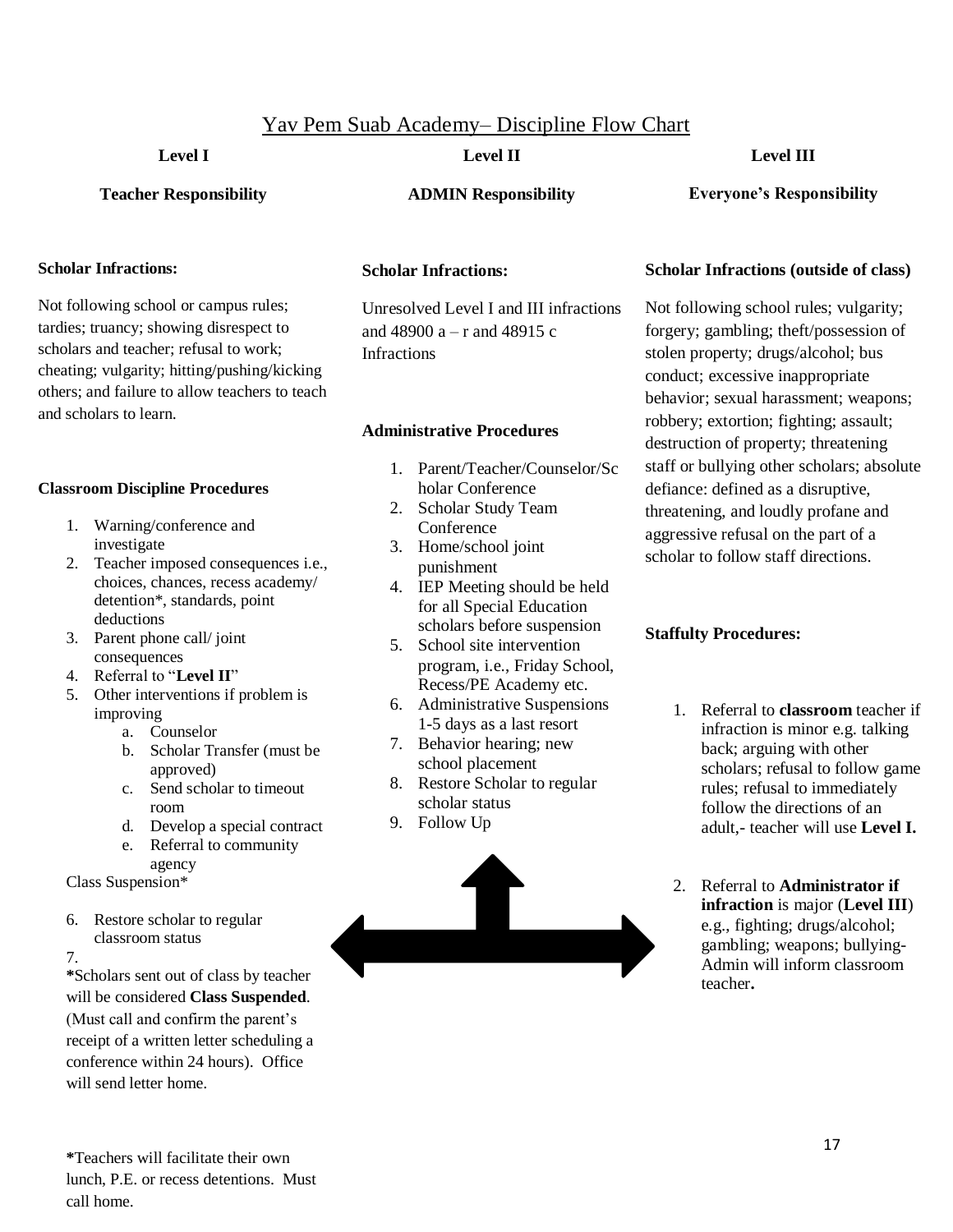## Major and Minor Offenses

Review the following chart to gain an understanding of the difference between major and minor scholar infractions: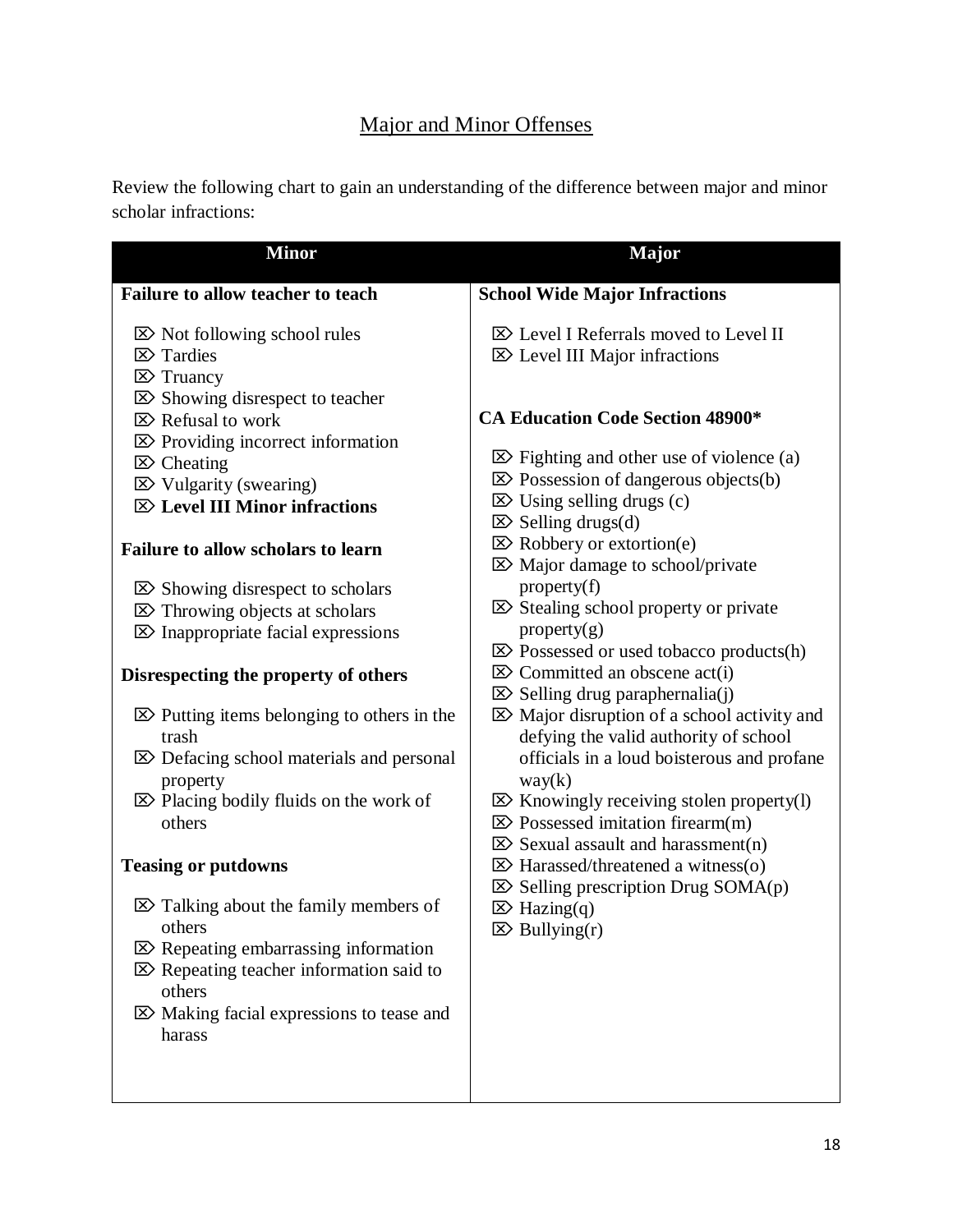| Hitting, pushing and touching others                                                                                                                                   |  |
|------------------------------------------------------------------------------------------------------------------------------------------------------------------------|--|
| $\boxtimes$ Shooting spit wads at other scholars<br>$\boxtimes$ Pushing other scholars in fun/anger*<br>$\boxtimes$ Play fighting                                      |  |
| After warning, conference and<br>investigation, teachers will record the<br>minor infractions and any additional<br>infractions on the referral form and file<br>away. |  |
| Continued minor infractions of any type<br>can lead to a major infraction.                                                                                             |  |
| *Hitting and pushing that causes an<br>injury moves infraction to Major.                                                                                               |  |

#### **Mandated Reporting**

Any employee who knows or reasonably suspects a child has been the victim of child abuse and/or neglect shall report the instance to:

## **The Department of Health & Human Services Child Protective Services (916) 875-5437 (KIDS)**

"Child Abuse" includes the following situations:

- a. A physical injury inflicted by other than accidental means on a child by another person.
- b. Sexual abuse of a child.
- c. Willful cruelty or unjustifiable punishment of a child, or willfully inflicting unjustifiable physical pain or mental suffering, or failure to safeguard a child from these injuries when the child is under a person's care or custody.
- d. Unlawful corporal punishment or injury resulting in a traumatic condition.
- e. Neglect of a child

"Mandated Reporters" are those people defined by law as "child care custodians," "health practitioners," "child visitation monitors" and "employees of a child protective agency." Mandated reporters include virtually all school employees. The following school personnel are required to report: teachers, administrators, supervisors of child welfare and attendance, certificated scholar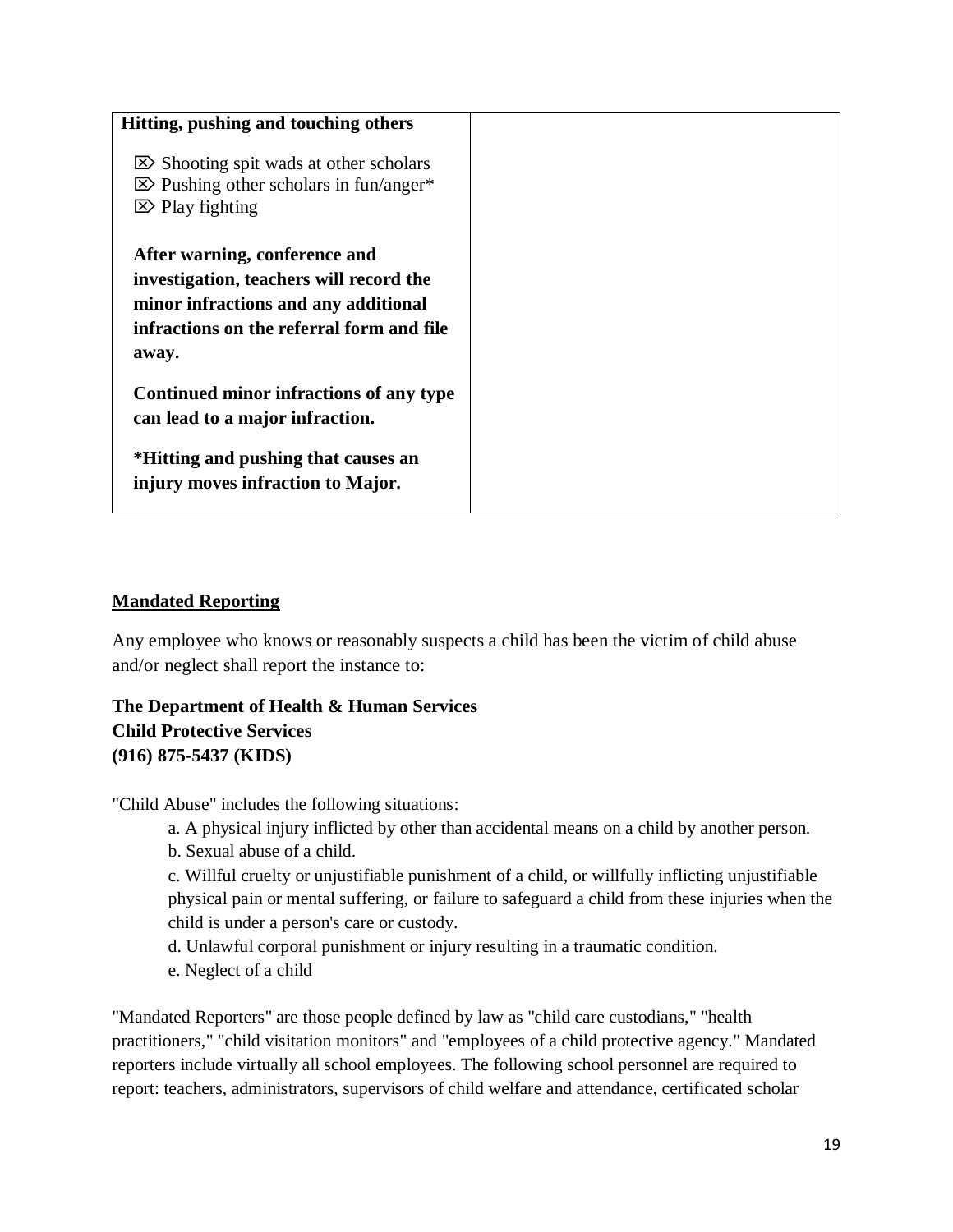personnel employees, employees of a child care institutions, Head Start teachers, school psychologists, licensed nurses, counselors, presenters of child abuse prevention programs and those instructional aides or other classified employees trained in child abuse reporting.

Suspected child abuse and/or neglect should be reported immediately by phone to the 24-Hour Child Abuse Hotline at (916) 875-5437 (KIDS). The phone call is to be followed by a written report prepared by the employee within thirty-six (36) hours, which may be sent by fax or electronically. There is no duty for the reporter to contact the child's parents or any school staff. **School staff risks both criminal and civil liability for failure to report. In addition, school staff that fail to report may also risk loss of their license or credential.** Reporting the information regarding a case of possible child abuse or neglect to your supervisor, the School Principal, the School Nurse, coworker or other person shall not be a substitute for making a mandated report to Child Protective Services. When the telephonic report is made, the mandated reporter shall note the name of the official contacted, the date and time contacted, and any instructions or advice received. The mandated reporter shall note the name of the CPS official contacted, the date and time contacted, and any instructions or advice received for their own records.

Upon request, a child protective agency representative may interview a suspected victim of child abuse during school hours, on school premises, concerning a report of suspected child abuse. The child shall be given the choice of being interviewed in private or in the presence of any adult school employee or volunteer aide selected by the child. A staff member or volunteer aide selected by a child may decline to be present at the interview. If the selected person accepts, the Principal or designee shall inform him/her, before the interview takes place, of the following legal requirements:

1. The purpose of the selected person's presence at the interview is to lend support to the child and enable him/her to be as comfortable as possible.

2. The selected person shall not participate in the interview.

3. The selected person shall not discuss the facts or circumstances of the case with the child. 4. The selected person is subject to the confidentiality requirements of the Child Abuse and Reporting Act, a violation of which is punishable as specified in Penal Code 11167.5. If a staff member agrees to be present, the interview shall be held at a time during school hours when it does not involve an expense to the school. (Penal Code 11174.3)

When a child is released to a peace officer or child protective services agent and taken into custody as a victim of suspected child abuse, the Superintendent or designee and/or principal shall **not** notify the parent/guardian as required in other instances of removal of a child from school, but rather shall provide the peace officer or agent with the address and telephone number of the child's parent/guardian. It is the responsibility of the peace officer or agent to notify the parent/guardian of the situation. Peace officers and child protective services agents will be asked to sign an appropriate release or acceptance of responsibility form.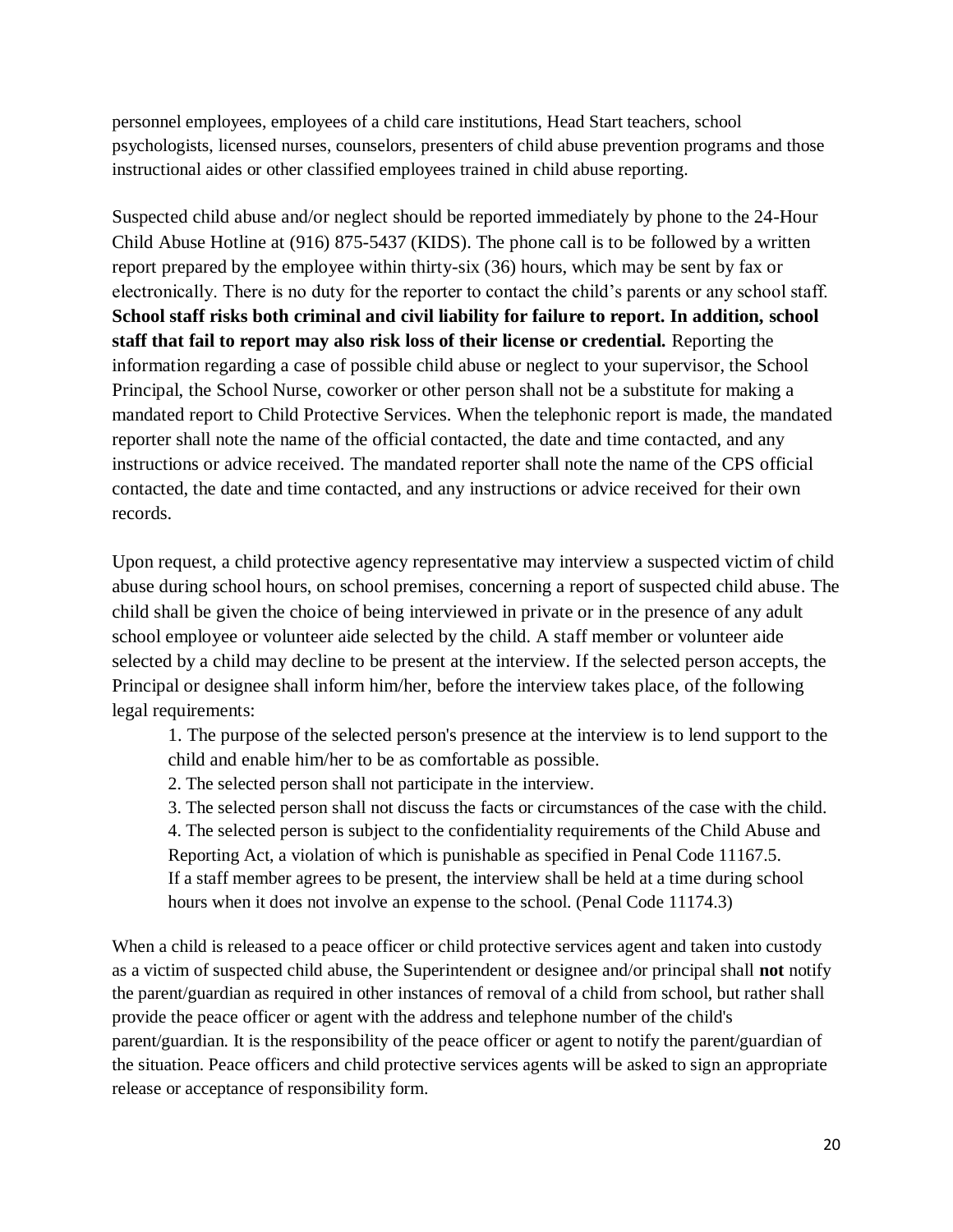School employees may also be accused of child abuse. Regardless of who a suspected child abuser may be, the major responsibilities of mandated reporters are to 1) identify incidents of suspected child abuse, and 2) comply with laws requiring the reporting of suspected abuse to the proper authorities. Determining whether or not the suspected abuse actually occurred is not the responsibility of the school employee. Such determination and follow-up investigation will be made by a child protective agency.

#### **Registration of Visitors and Guests**

#### Posting of Notices

The School shall post at every entrance a notice setting forth school hours, visitor registration location and requirements, penalties for refusing to leave the school premises, and any other announcements required by local public safety agencies.

#### Procedures for Visitors to School Premises

- 1. Any person who is not a scholar of the school or a school employee shall report his or her presence and the reason for visiting the school to the school office immediately upon entering the school premises. Any person who does not have legitimate business with the school will be instructed to leave the school.
- 2. The school office staff shall provide a visitor badge identification to be used by all visitors at all times while on school premises. The visitor shall make this badge visible at all times.
- 3. All visitors shall sign in at the school office providing the time, their name and their location on campus. Visitors must show school district or personal identification if not known to school office staff. Visitors shall sign out on the visitor log and return their visitor identification when exiting the campus.
- 4. School employees, scholar and volunteers should at all times watch for strangers on the school premises. Employees or volunteers who encounter a person not displaying the appropriate identification should ask the person whether he or she has registered with the school office. Employees and volunteers should immediately inform the office of any person who refuses to comply with registration requirements. Scholar should tell the nearest school staff member that there is a stranger on the campus.
- 5. Any person who fails to register immediately after entering the school premises, who fails to leave upon the request of school support staff, or who returns after leaving pursuant to such a request will be reported to local school district and local public safety personnel.

#### **School Traffic and Bicycles**

Parents, staff and visitors shall adhere to the following guidelines: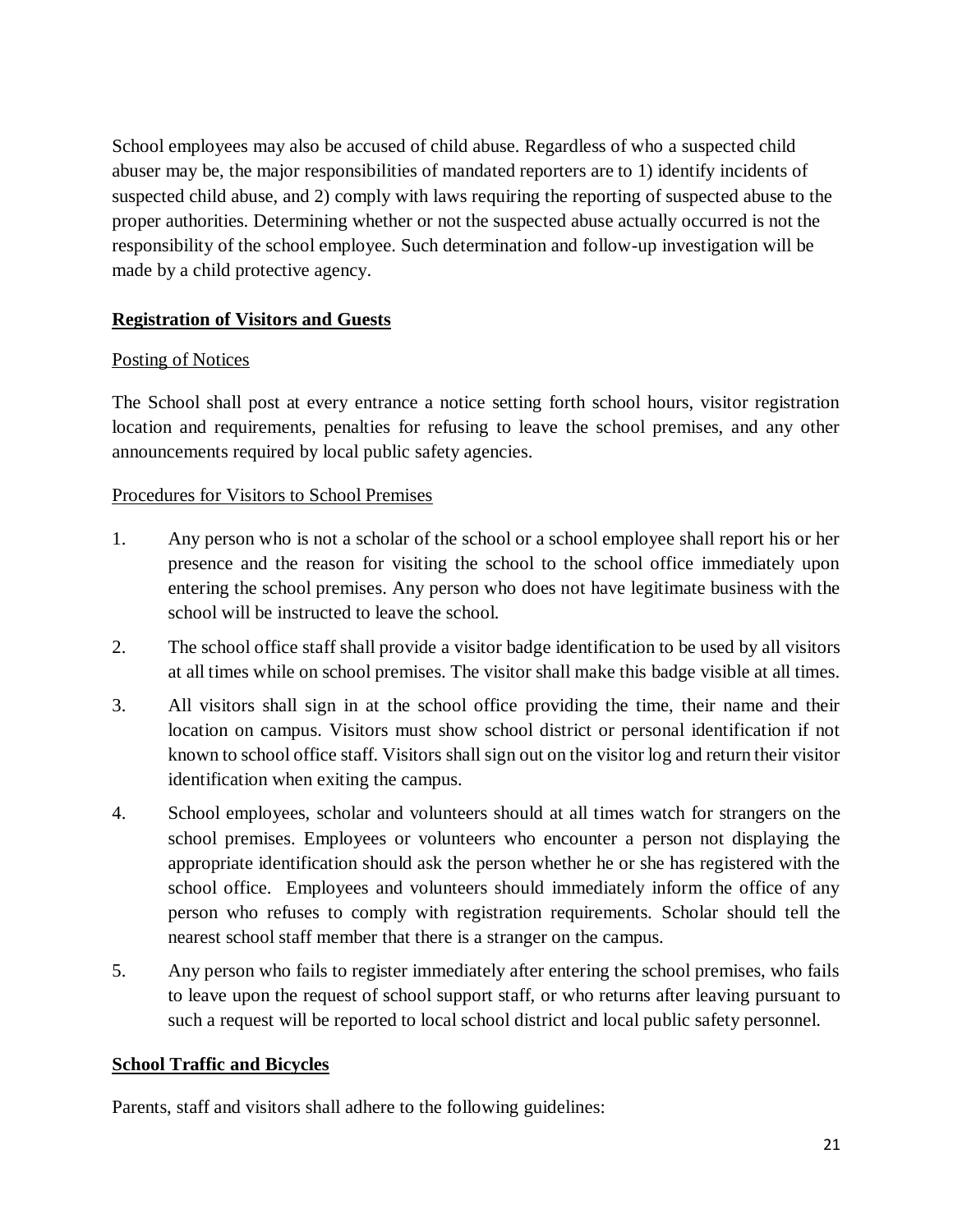- 1. Drive slowly through the school zone.
- 2. Pay close attention to the directions of any crossing guard at any crosswalk. He or she is trying to help get scholar cross safely.
- 3. When approaching the area designated for scholar pick-up and drop-off, remain patient. There shall be no passing around other vehicles.
- 4. The parking lot is not a safe drop-off and pick-up area. It is small, and it is difficult to see people walking around the cars.
- 5. When leaving, pull out slowly and look carefully for other people and cars.
- 6. Do not sound your horn or yell to get your child's attention. If necessary, exit your car and approach them on foot.
- 7. Do not stop in the street or double-park to pick up your child. Pull over to the curb even if that requires you to park farther away from the school.
- 8. Do not make U-turns.
- 9. Please help the school be a good neighbor. Do not block driveways, local traffic, or parked cars.

#### **Bicycles**

UCSC encourages the observance of safety laws and practices. Scholars may ride their bikes, skateboards, scooters or rollerblades to school, provided the scholar is wearing a helmet that fits well and is secured. Once the scholar arrives at school, the bike or scooter will be placed in the bike rack and skateboards or rollerblades will be put away in the classroom or office until the end of the school day.